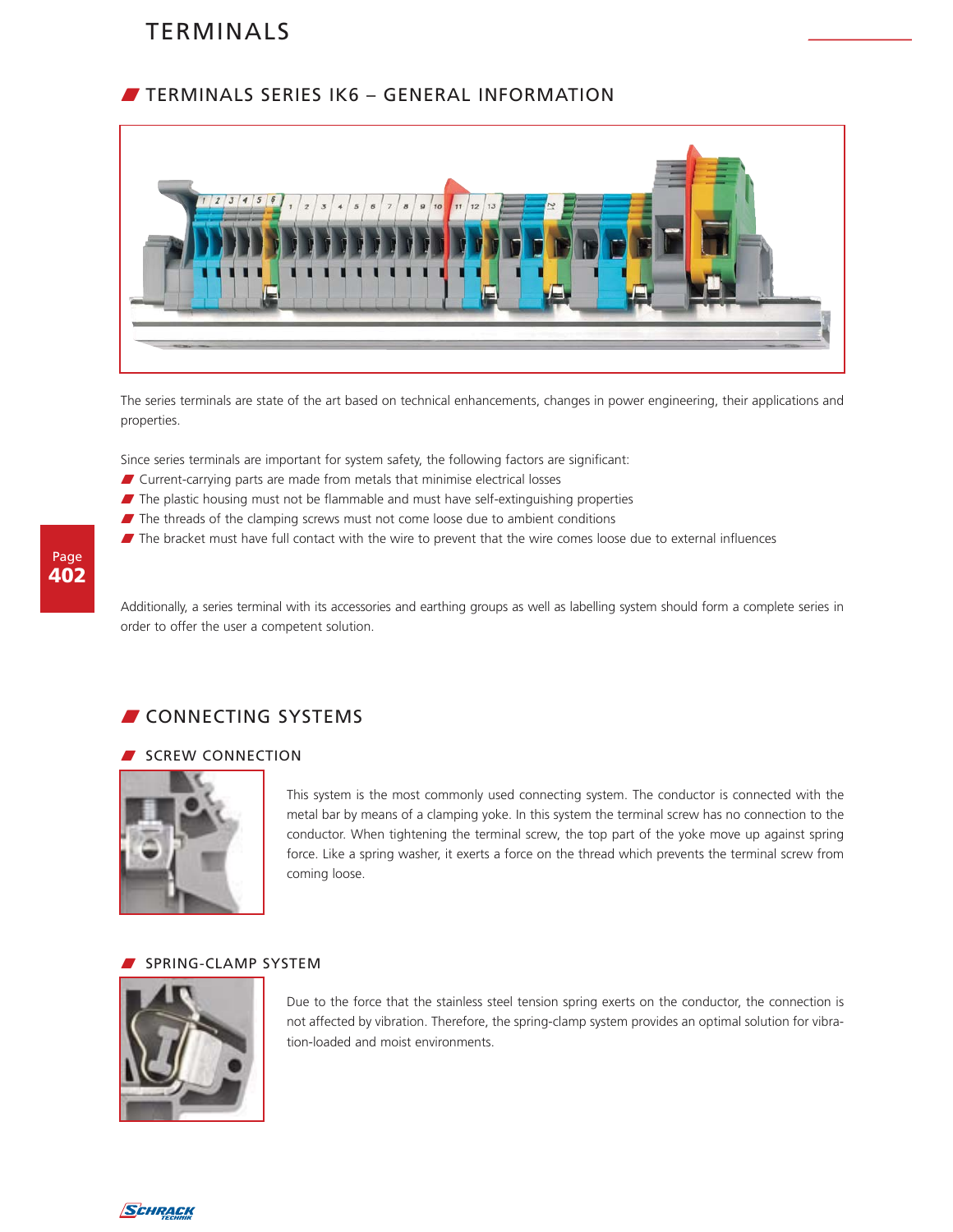### $\blacksquare$  MATERIALS

The insulation materials, connection metals and conductor materials meet the international standards. This is also confirmed by numerous quality assurance processes.

The clamping yokes and terminal screws are zinc-plated to increase their resistance to wear. Busbars are made of brass and electrolytic copper. This gives a very low surface resistance.

Polyamide 6.6 has excellent electrical, mechanical and chemical properties even at very high temperatures, and it contains no cadmium-based colour pigments. Housings made of polyamide 6.6 absorb the moisture in the environment. Through these properties, the terminals remain flexible and unbreakable even at low temperatures.

This material belongs to class V2 according to UL94. UL94, has self-extinguishing properties. Due to their resistance to UV rays, the terminals are also suitable for outdoor applications.

### BASIC TERMINOLOGY

### **Modular terminal blocks:**

Modular terminal blocks are used worldwide. The terminals ensure secure connections for all low-voltage applications such as distributor panels, control panels, machine controls, vessels, power supply stations, and rail systems. The materials used and the technical specifications meet the highest standards of quality. The products have all certificates of major industrial countries.

### **Cross-section:**

The cross-section of a terminal is the wire cross-section specified by the manufacturer, which ensures the thermal conditions as well as mechanical and electrical conditions.

### **Nominal current:**

The nominal current of a terminal is the current specified by the manufacturer.

### **Nominal voltage:**

The nominal voltage of a terminal is the voltage specified by the manufacturer for which the terminal is suitable taking into account standardised clearances.

### **Nominal sizes:**

These are all specified dimensions of the terminal without taking into account the tolerance. For the arrangement of the terminals side by side, a tolerance of  $+$  0.2 mm should be observed.

### **Stripping length:**

This is the stripping length of the conductor insulation which is required for each terminal and which is specified in mm.

### **End plate:**

The metal parts of the last terminal of a terminal strip on a mounting rail must be covered by installing an end plate.

### **Separating plate:**

The separating plate is used to achieve a clear separation of the terminal groups.

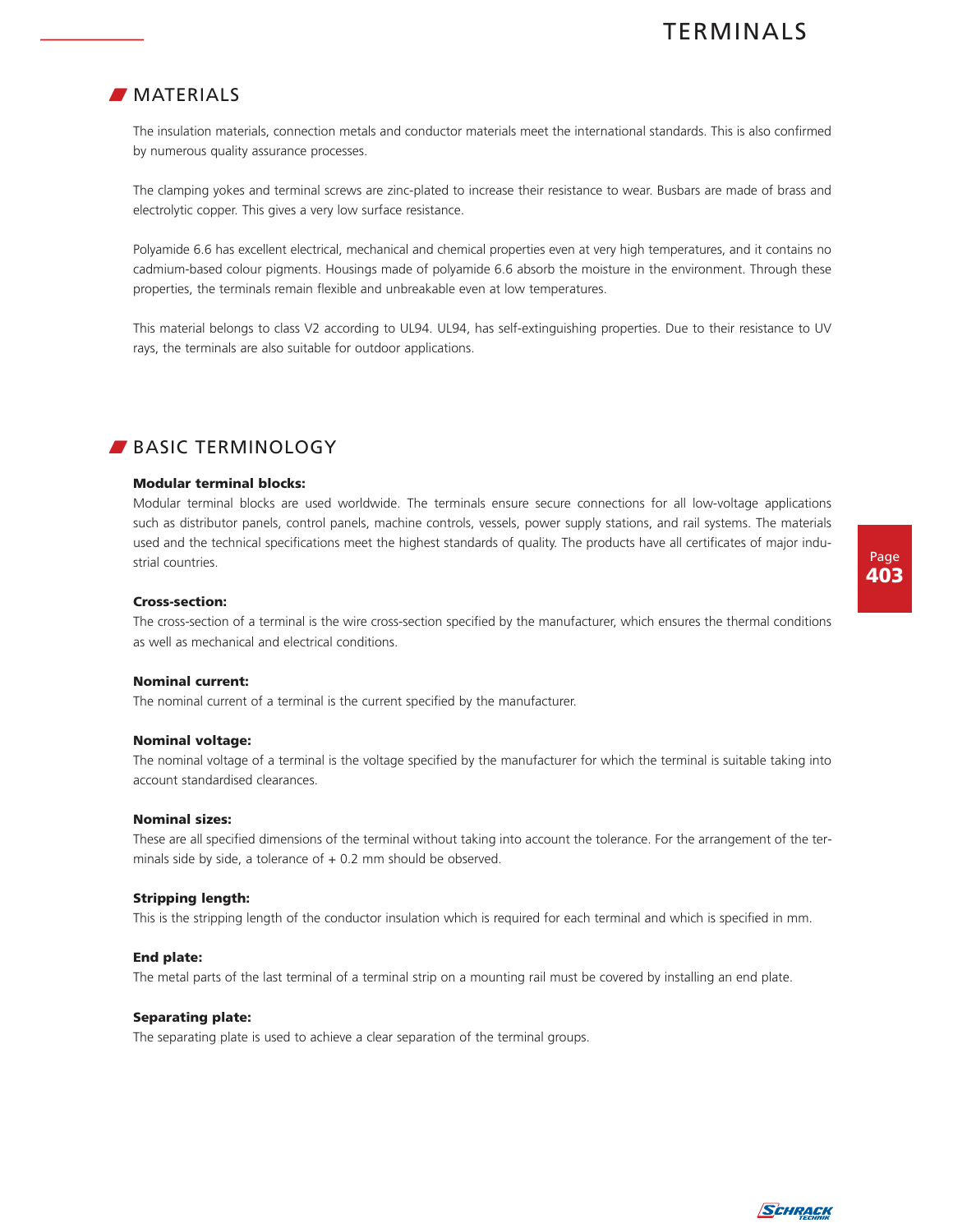









**AVK 2.5 to AVK 16 AVK 35 AVK 70**

## **PROTECTIVE EARTH TERMINALS SERIES IK6**









# **FUSE AND MULTI-LEVEL SCREW TERMINALS SERIES IK6**





**ASK 2 S ASK 3 A PIK 2.5 N PIK 4**











**PUK 3 PUK 2 T PE/L/NT PUK 2 T PE/L/L PUK 3 T**





SCHRACK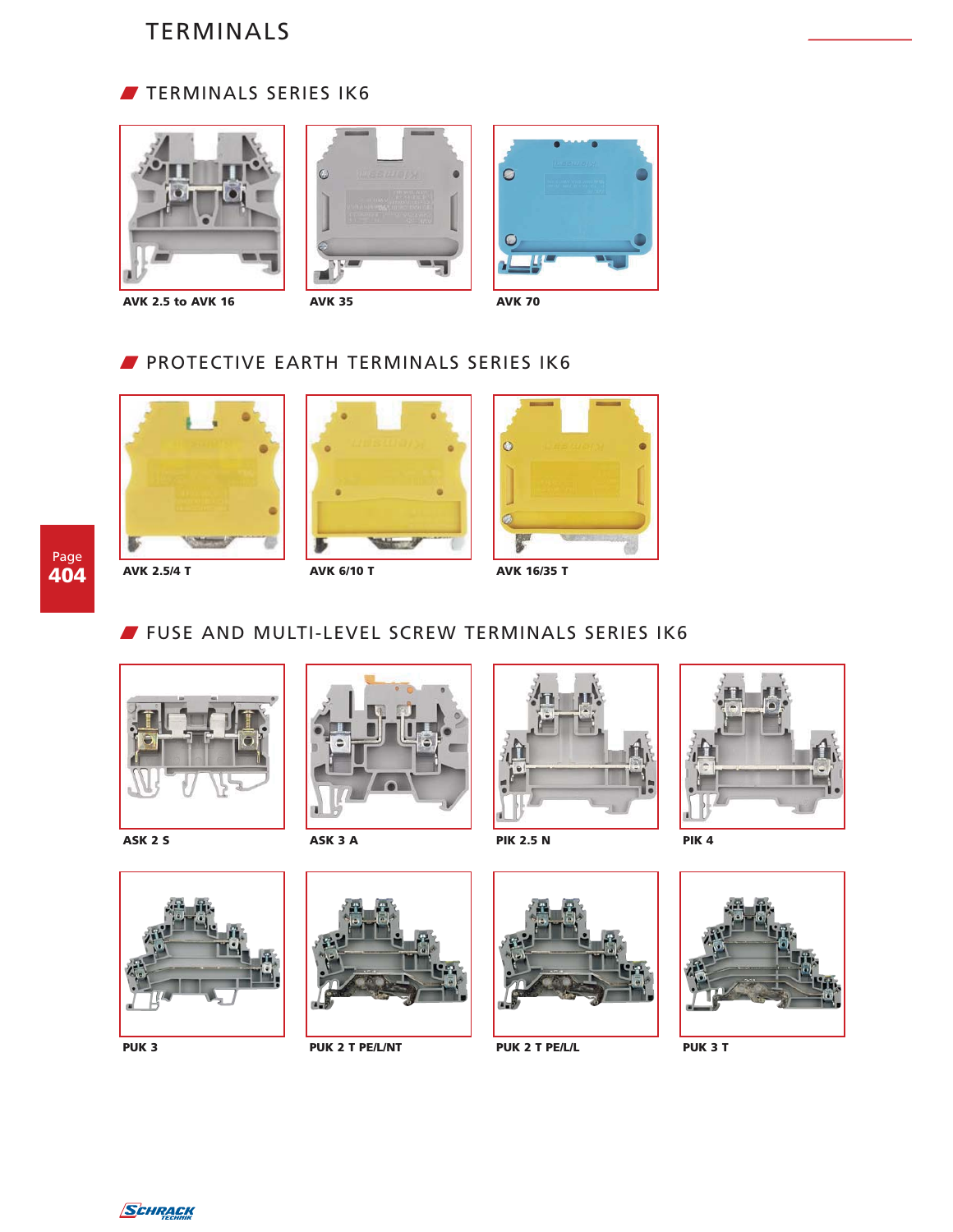### SPRING-CLAMP TERMINALS SERIES IK6









**YBK 2.5 YBK 4 YBK 6 YBK 10**

## W PROTECTIVE EARTH – SPRING-CLAMP TERMINALS SERIES IK6









Page **405**



### W MULTI-SPRING-CLAMP TERMINALS SERIES IK6





# W MULTI-LEVEL SPRING-CLAMP TERMINALS SERIES IK6









**YBK 2.5-2 F YBK 4-2 F YBK 2.5-3 F YBK 2.5-2 FT**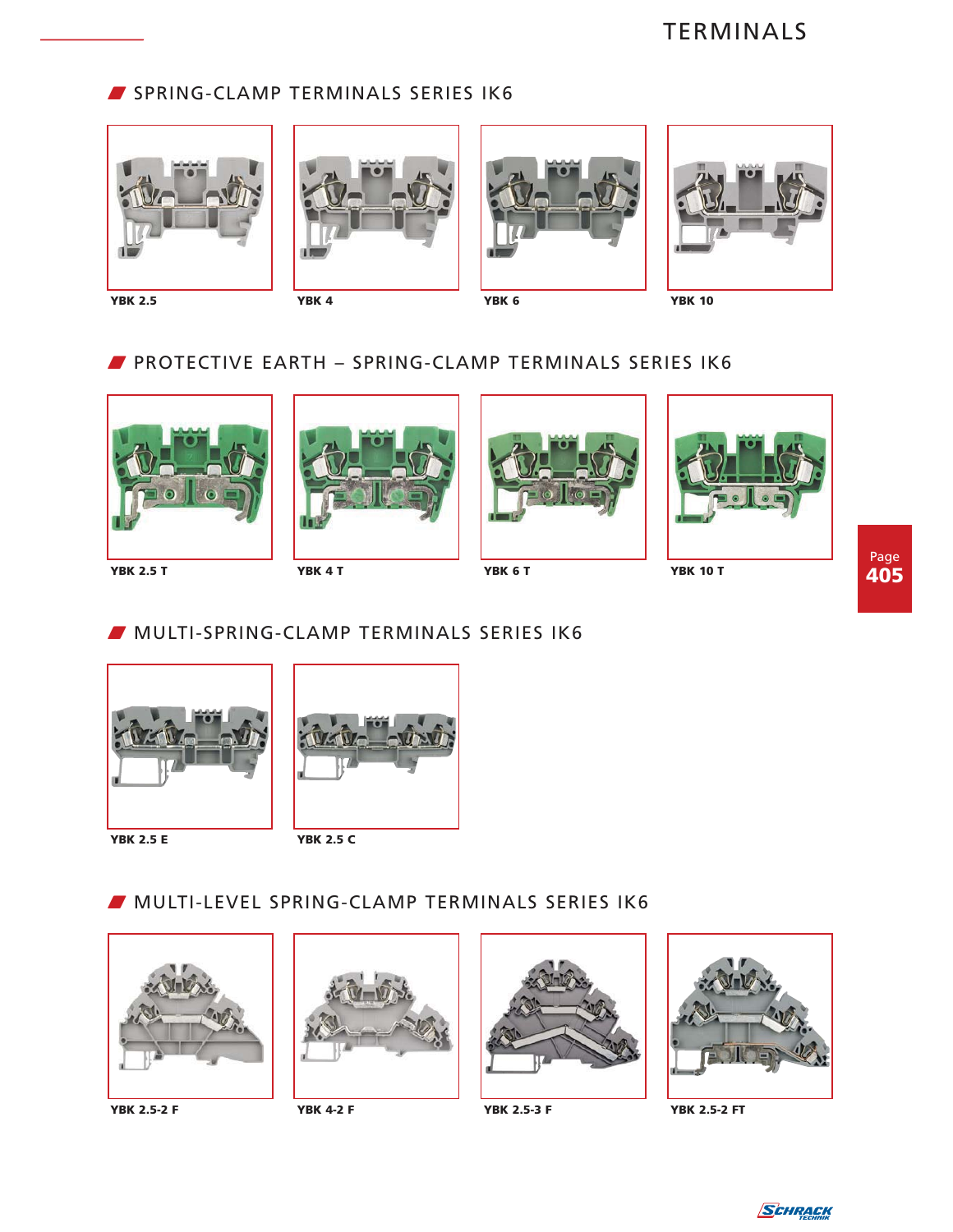# W TERMINALS SERIES IK6 – OVERVIEW

| <b>Type</b>                       | <b>AVK 2.5</b>                        | AVK <sub>4</sub>                    | AVK <sub>6</sub>                    | <b>AVK 10</b>                        | <b>AVK 16</b>                        |  |  |
|-----------------------------------|---------------------------------------|-------------------------------------|-------------------------------------|--------------------------------------|--------------------------------------|--|--|
| <b>TERMINAL CROSS-SECTION</b>     |                                       |                                     |                                     |                                      |                                      |  |  |
| Single conductor                  | $0.5 - 4$ mm <sup>2</sup>             | $0.5 - 6$ mm <sup>2</sup>           | $0.5 - 10$ mm <sup>2</sup>          | $1.5 - 16$ mm <sup>2</sup>           | $1.5 - 16$ mm <sup>2</sup>           |  |  |
| Finely stranded conductor         | $1.5 - 2.5$ mm <sup>2</sup>           | $1.5 - 4$ mm <sup>2</sup>           | $1.5 - 6$ mm <sup>2</sup>           | $1.5 - 10$ mm <sup>2</sup>           | $1.5 - 16$ mm <sup>2</sup>           |  |  |
| Stripping length                  | $10 \text{ mm}$                       | $10 \text{ mm}$                     | $12 \text{ mm}$                     | $12 \text{ mm}$                      | $16 \text{ mm}$                      |  |  |
| <b>PART NUMBERS</b>               |                                       |                                     |                                     |                                      |                                      |  |  |
| Terminal<br>grey                  | <b>IK600002</b>                       | <b>IK600004</b>                     | <b>IK600006</b>                     | <b>IK600010</b>                      | IK600016-A                           |  |  |
| Terminal<br>blue                  | <b>IK601002</b>                       | <b>IK601004</b>                     | <b>IK601006</b>                     | <b>IK601010</b>                      | <b>IK601016-A</b>                    |  |  |
| Terminal<br>red                   | <b>IK608002</b>                       | <b>IK608004</b>                     |                                     |                                      |                                      |  |  |
| Terminal<br>orange                | <b>IK608012</b>                       | <b>IK608014</b>                     | ٠                                   | <b>IK608010</b>                      |                                      |  |  |
| Earthing terminal<br>yellow/green |                                       |                                     |                                     |                                      |                                      |  |  |
| <b>END PLATES</b>                 |                                       |                                     |                                     |                                      |                                      |  |  |
| End plate grey                    |                                       | <b>IK600216-A</b>                   |                                     |                                      |                                      |  |  |
| End plate blue                    |                                       |                                     | IK601210                            |                                      | IK601216-A                           |  |  |
| <b>SEPARATING PLATES</b>          |                                       |                                     |                                     |                                      |                                      |  |  |
| Separating plate red              |                                       |                                     | IK608210                            |                                      |                                      |  |  |
| <b>CROSS-CONNECTORS</b>           |                                       |                                     |                                     |                                      |                                      |  |  |
| 2-fold<br>V.                      | <b>IK600522</b>                       | IK600532                            | <b>IK600542</b>                     | <b>IK600552</b>                      | <b>IK600562</b>                      |  |  |
| <b>AMARANA</b><br>10-fold         | <b>IK600529</b>                       | <b>IK600539</b>                     | <b>IK600549</b>                     | <b>IK600559</b>                      |                                      |  |  |
| <b>END BRACKETS</b>               |                                       |                                     |                                     |                                      |                                      |  |  |
| End bracket,<br>screw-on type     |                                       |                                     | <b>IK623001</b>                     |                                      |                                      |  |  |
| End bracket,<br>snap-on type      | 所属                                    |                                     | <b>IK623000</b>                     |                                      |                                      |  |  |
| <b>MARKERS</b> (see accessories)  |                                       |                                     |                                     |                                      |                                      |  |  |
| Horizontal labelling              | DY <sub>5</sub>                       | DY 5 or DY 6                        | DY <sub>5</sub>                     | DY <sub>5</sub>                      | DY 5                                 |  |  |
| Vertical labelling                | $\blacksquare$                        | $\overline{a}$                      | DY 10/6.5                           | DY 10/6.5                            | DY 10/6.5                            |  |  |
| <b>TECHNICAL DATA</b>             |                                       |                                     |                                     |                                      |                                      |  |  |
| Type<br>Ratings                   | <b>AVK 2.5</b>                        | AVK 4                               | AVK 6                               | <b>AVK 10</b>                        | <b>AVK 16</b>                        |  |  |
| Voltage/current/cross-section     | 750 V AC / 26 A / 2.5 mm <sup>2</sup> | 750 V AC / 34 A / 4 mm <sup>2</sup> | 750 V AC / 44 A / 6 mm <sup>2</sup> | 750 V AC / 61 A / 10 mm <sup>2</sup> | 750 V AC / 82 A / 16 mm <sup>2</sup> |  |  |
| VDE (IEC 60947-7-1)               | 750 V AC / 24 A / 2.5 mm <sup>2</sup> | 750 V AC / 32 A / 4 mm <sup>2</sup> | 630 V AC / 41 A / 6 mm <sup>2</sup> | 630 V AC / 57 A / 10 mm <sup>2</sup> | 750 V AC / 76 A / 16 mm <sup>2</sup> |  |  |
| UL / CSA                          | 600 V AC / 20 A / AWG 26-12           | 600 V AC / 30 A / AWG 26-10         | 600 V AC / 50 A / AWG 26-8          | 600 V AC / 65 A / AWG 16-6           | 600 V AC / 85 A / AWG 12-4           |  |  |
| <b>Dimensions</b>                 |                                       |                                     |                                     |                                      |                                      |  |  |
| Width                             | 5 mm                                  | 6 mm                                | 8 mm                                | 10 mm                                | 12 mm                                |  |  |
| Height                            | 44.2 mm                               | 44.2 mm                             | 44.2 mm                             | 44.2 mm                              | 50 mm                                |  |  |
| Depth (with 7.5 mm DIN rail)      | 44.5 mm                               | 44.5 mm                             | 44.5 mm                             | 44.5 mm                              | 55.5 mm                              |  |  |
| <b>Tightening torque</b>          |                                       |                                     |                                     |                                      |                                      |  |  |
| Tightening torque of terminals    | 0.4 Nm                                | 0.5 Nm                              | 0.8 Nm                              | 1.2 Nm                               | 1.2 Nm                               |  |  |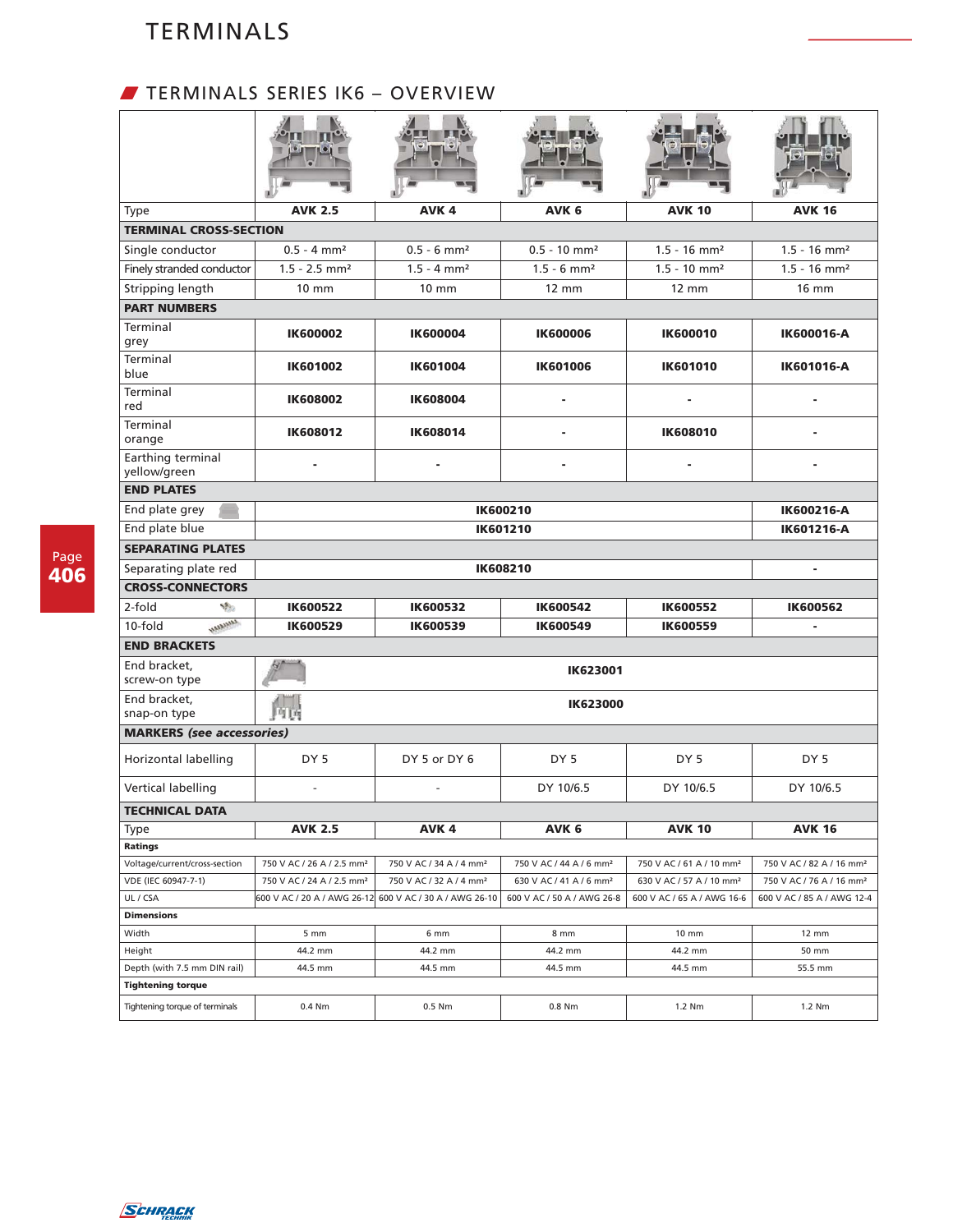# W TERMINALS SERIES IK6 – OVERVIEW

| Type                                            | <b>AVK 35</b>                         | <b>AVK 70</b>                                                               | <b>AVK 2.5/4 T</b>                              | <b>AVK 6/10 T</b>                             | <b>AVK 16 T RD</b>                            | <b>AVK 35 T RD</b>                            |
|-------------------------------------------------|---------------------------------------|-----------------------------------------------------------------------------|-------------------------------------------------|-----------------------------------------------|-----------------------------------------------|-----------------------------------------------|
| <b>TERMINAL CROSS-SECTION</b>                   |                                       |                                                                             |                                                 |                                               |                                               |                                               |
| Single conductor                                | $6 - 50$ mm <sup>2</sup>              | $10 - 16$ mm <sup>2</sup>                                                   | $0.5 - 6$ mm <sup>2</sup>                       | $1.5 - 16$ mm <sup>2</sup>                    | $1,5 - 25$ mm <sup>2</sup>                    | $1,5 - 50$ mm <sup>2</sup>                    |
| Finely stranded conductor                       | $10 - 35$ mm <sup>2</sup>             | $10 - 70$ mm <sup>2</sup>                                                   | $1.5 - 4$ mm <sup>2</sup>                       | $1.5 - 10$ mm <sup>2</sup>                    | $1,5 - 25$ mm <sup>2</sup>                    | $1,5 - 50$ mm <sup>2</sup>                    |
| Stripping length                                | <b>18 mm</b>                          | $20 \text{ mm}$                                                             | $10 \text{ mm}$                                 | 12 mm                                         | <b>16 mm</b>                                  | <b>18 mm</b>                                  |
| <b>PART NUMBERS</b>                             |                                       |                                                                             |                                                 |                                               |                                               |                                               |
| Terminal<br>grey                                | IK600035-A                            | <b>IK600070</b>                                                             |                                                 |                                               |                                               |                                               |
| Terminal<br>blue                                | IK601035-A                            | <b>IK601070</b>                                                             | ۰                                               |                                               |                                               |                                               |
| Terminal<br>red                                 |                                       |                                                                             |                                                 |                                               |                                               |                                               |
| Terminal<br>orange                              |                                       |                                                                             |                                                 |                                               |                                               |                                               |
| Earthing terminal<br>yellow/green               |                                       |                                                                             | <b>IK622002</b>                                 | <b>IK622010</b>                               | IK622016-A                                    | IK622035-A                                    |
| <b>END PLATES</b>                               |                                       |                                                                             |                                                 |                                               |                                               |                                               |
| End plate grey                                  | $\blacksquare$                        | $\blacksquare$                                                              | ä,                                              | $\blacksquare$                                | $\blacksquare$                                | $\blacksquare$                                |
| End plate blue                                  | ٠                                     | $\overline{a}$                                                              |                                                 |                                               |                                               |                                               |
| <b>SEPARATING PLATES</b>                        |                                       |                                                                             |                                                 |                                               |                                               |                                               |
| Separating plate red                            | ä,                                    | ä,                                                                          |                                                 | <b>IK608210</b>                               | ÷                                             | $\blacksquare$                                |
| <b>CROSS-CONNECTORS</b>                         |                                       |                                                                             |                                                 |                                               |                                               |                                               |
| 2-fold<br>V.                                    | <b>IK600572</b>                       | $\blacksquare$                                                              | ٠                                               |                                               | $\frac{1}{2}$                                 | $\blacksquare$                                |
| <b>AMARANA</b><br>10-fold                       |                                       | ٠                                                                           |                                                 |                                               | $\frac{1}{2}$                                 |                                               |
| <b>END BRACKETS</b>                             |                                       |                                                                             |                                                 |                                               |                                               |                                               |
| End bracket,<br>screw-on type                   |                                       |                                                                             |                                                 | <b>IK623001</b>                               |                                               |                                               |
| End bracket,<br>snap-on type                    | 所属                                    |                                                                             |                                                 | <b>IK623000</b>                               |                                               |                                               |
| <b>MARKERS</b> (see accessories)                |                                       |                                                                             |                                                 |                                               |                                               |                                               |
| Horizontal labelling                            | DY <sub>5</sub>                       | DY <sub>5</sub>                                                             | DY 5 or DY 6                                    | DY <sub>5</sub>                               | DY 5                                          | DY <sub>5</sub>                               |
| Vertical labelling                              | DY 10/6.5                             | DY 10/6.5                                                                   | $\overline{\phantom{a}}$                        | DY 10/6.5                                     | DY 10/6.5                                     | DY 10/6.5                                     |
| TECHNICAL DATA                                  |                                       |                                                                             |                                                 |                                               |                                               |                                               |
| Type                                            | <b>AVK 35</b>                         | <b>AVK.70</b>                                                               | <b>AVK 2.5/4 T</b>                              | <b>AVK 6/10 T</b>                             | <b>AVK 16 T</b>                               | <b>AVK 35 T</b>                               |
| <b>Ratings</b><br>Voltage/current/cross-section |                                       | 750 V AC / 135 A / 35 mm <sup>2</sup> 750 V AC / 192 A / 70 mm <sup>2</sup> | - V AC / - A / 2.5 mm <sup>2</sup>              | $-V$ AC $/$ - A $/$ 10 mm <sup>2</sup>        | - V AC / - A / 35 mm <sup>2</sup>             | - V AC / - A / 35 mm <sup>2</sup>             |
| VDE (IEC 60947-7-1)                             | 750 V AC / 125 A / 35 mm <sup>2</sup> |                                                                             |                                                 |                                               |                                               |                                               |
| UL / CSA                                        |                                       | 600 V AC / 115 A / AWG 8-2 600 V AC / 175 A / AWG 6-2/0                     | - V AC / - A / 2.5 mm <sup>2</sup><br>AWG 26-10 | - V AC / - A / 10 mm <sup>2</sup><br>AWG 16-8 | - V AC / - A / 35 mm <sup>2</sup><br>AWG 12-4 | - V AC / - A / 35 mm <sup>2</sup><br>AWG 12-4 |
| <b>Dimensions</b>                               |                                       |                                                                             |                                                 |                                               |                                               |                                               |
| Width                                           | 16 mm                                 | 22 mm                                                                       | 6 mm                                            | 10 mm                                         | $12 \, \text{mm}$                             | 12 mm                                         |
| Height                                          | 50 mm                                 | 74 mm                                                                       | 37 mm                                           | 37 mm                                         | 58.7 mm                                       | 58.7 mm                                       |
| Depth (with 7.5 mm DIN rail)                    | 55.5 mm                               | 67.5 mm                                                                     | 44.5 mm                                         | 44.5 mm                                       | 52.8 mm                                       | 52.8 mm                                       |
| <b>Tightening torque</b>                        |                                       |                                                                             |                                                 |                                               |                                               |                                               |
| Tightening torque of<br>terminals               | 2.5 Nm                                | 6 Nm                                                                        | 0.5 Nm                                          | 1.2 Nm                                        | 1.2 Nm                                        | 1.2 Nm                                        |

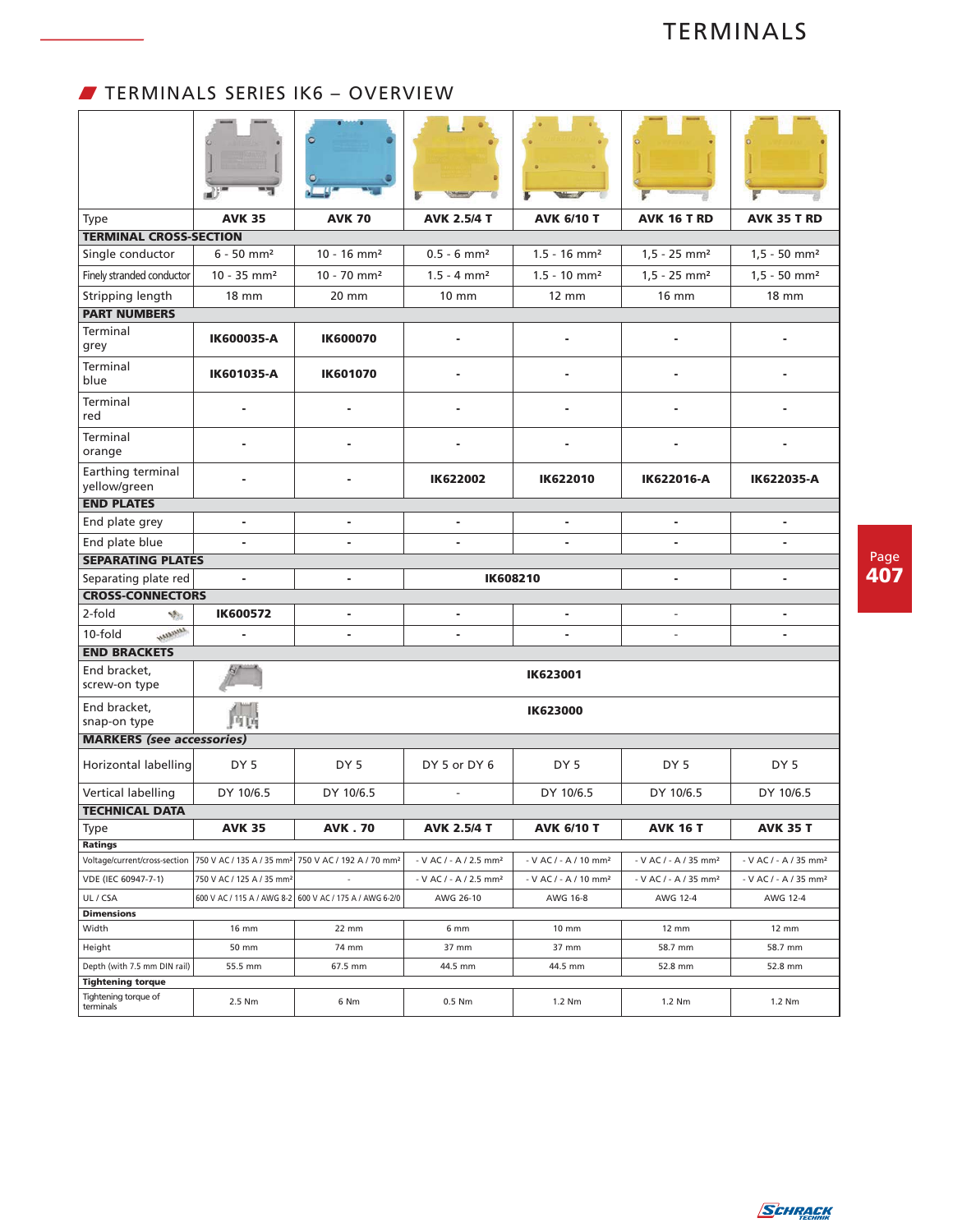### W FUSE AND MULTI-LEVEL TERMINALS SERIES IK6 – OVERVIEW

| <b>Type</b>                       | ASK <sub>2</sub> S<br><b>Fuse terminal</b> | ASK 3 A<br><b>Disconnect terminal</b> | <b>PIK 2.5 N</b><br><b>Two-level terminal</b> | PIK <sub>4</sub><br><b>Two-level terminal</b> |  |  |
|-----------------------------------|--------------------------------------------|---------------------------------------|-----------------------------------------------|-----------------------------------------------|--|--|
| <b>TERMINAL CROSS-SECTION</b>     |                                            |                                       |                                               |                                               |  |  |
| Single conductor                  | $0.5 - 10$ mm <sup>2</sup>                 | $0.5 - 6$ mm <sup>2</sup>             | $0.5 - 4$ mm <sup>2</sup>                     | $0.5 - 6$ mm <sup>2</sup>                     |  |  |
| Finely stranded conductor         | $1.5 - 10$ mm <sup>2</sup>                 | $1.5 - 4$ mm <sup>2</sup>             | $1.5 - 2.5$ mm <sup>2</sup>                   | $1.5 - 4$ mm <sup>2</sup>                     |  |  |
| Stripping length                  | $12 \text{ mm}$                            | 10 mm                                 | 9 <sub>mm</sub>                               | 9 <sub>mm</sub>                               |  |  |
| <b>PART NUMBERS</b>               |                                            |                                       |                                               |                                               |  |  |
| Terminal<br>grey                  | IK641004                                   | IK641002                              | <b>IK650002</b>                               | <b>IK650004</b>                               |  |  |
| <b>END PLATES</b>                 |                                            |                                       |                                               |                                               |  |  |
| End plate<br>grey                 | IK631204                                   | IK631202                              |                                               | <b>IK650204</b>                               |  |  |
| <b>CROSS-CONNECTORS</b>           |                                            |                                       |                                               |                                               |  |  |
| 2-fold<br>V.                      | $\overline{\phantom{a}}$                   | IK610532                              | <b>IK600522</b>                               | <b>IK600532</b>                               |  |  |
| <b>AMARAGED</b><br>10-fold        | $\overline{\phantom{a}}$                   | <b>IK610539</b>                       | <b>IK600529</b>                               | IK600539                                      |  |  |
| <b>END BRACKETS</b>               |                                            |                                       |                                               |                                               |  |  |
| End bracket,<br>screw-on type     | <b>IK623001</b>                            |                                       |                                               |                                               |  |  |
| End bracket,<br>snap-on type      | 内店                                         | <b>IK623000</b>                       |                                               |                                               |  |  |
| <b>MARKERS</b> (see accessories)  |                                            |                                       |                                               |                                               |  |  |
| Horizontal<br>labelling           | DY <sub>5</sub>                            | DY <sub>5</sub>                       | DY <sub>5</sub>                               | DY <sub>5</sub>                               |  |  |
| <b>TECHNICAL DATA</b>             |                                            |                                       |                                               |                                               |  |  |
| <b>Type</b>                       | ASK <sub>2</sub> S                         | ASK 3 A                               | <b>PIK 2.5 N</b>                              | PIK <sub>4</sub>                              |  |  |
| <b>Ratings</b>                    |                                            |                                       |                                               |                                               |  |  |
| Voltage/current/<br>cross-section | 500 V AC / 6.3 A / 6 mm <sup>2</sup>       | 500 V AC / 24 A / 4mm <sup>2</sup>    | 750 V AC / 24 A / 2.5 mm <sup>2</sup>         | 750 V AC / 34 A / 4 mm <sup>2</sup>           |  |  |
| VDE (IEC 60947-7-1)               |                                            |                                       | $\overline{\phantom{a}}$                      | 500 V AC / 32 A / 4 mm <sup>2</sup>           |  |  |
| UL / CSA                          | 300 V AC / 6.3 A /<br>AWG 26-8             | 600 V AC / 16 A /<br>AWG 26-10        |                                               | 300 V AC / 32A /<br>AWG 26-10                 |  |  |
| <b>Dimensions</b>                 |                                            |                                       |                                               |                                               |  |  |
| Width                             | 8 mm                                       | 6 mm                                  | 5 mm                                          | 6 mm                                          |  |  |
| Height<br>Depth                   | 63.2 mm                                    | 50.5 mm                               | 64 mm                                         | 64 mm                                         |  |  |
| (with 7.5 mm DIN rail)            | 45 mm                                      | 53.5 mm                               | 61.3 mm                                       | 61.3 mm                                       |  |  |
| <b>Tightening torque</b>          |                                            |                                       |                                               |                                               |  |  |
| Tightening torque<br>of terminals | 0.8 Nm                                     | 0.5 Nm                                | $0.5$ Nm                                      | 0.5 Nm                                        |  |  |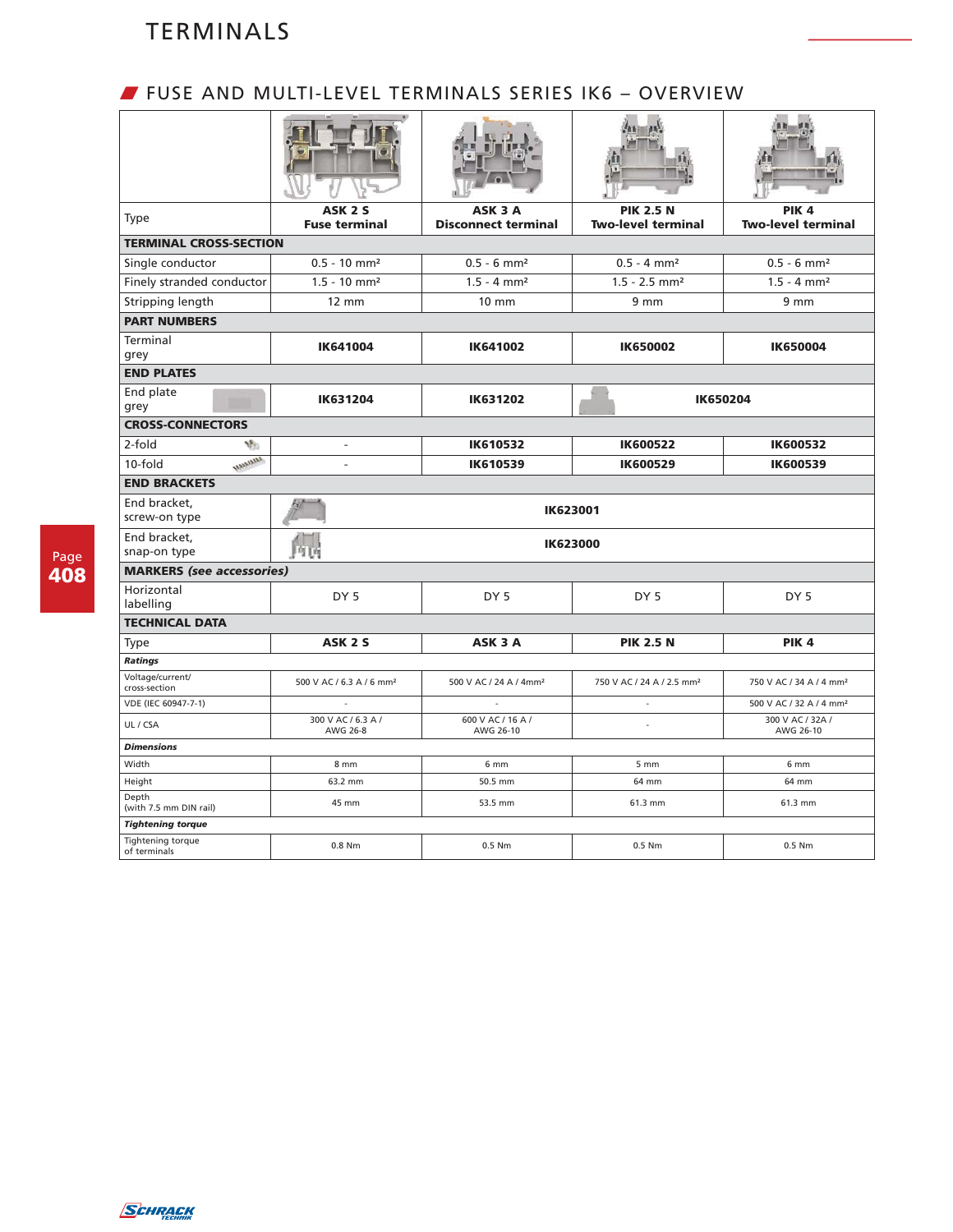## W FUSE AND MULTI-LEVEL TERMINALS SERIES IK6 – OVERVIEW

| <b>Type</b>                                   | PUK <sub>3</sub><br><b>Three-level terminal</b> | <b>PUK 2 T PE/L/NT</b><br><b>Three-level terminal</b> | PUK 2 T PE/L/L<br><b>Three-level terminal</b> | <b>PUK 3 T</b><br><b>Three-level terminal</b> |  |  |  |
|-----------------------------------------------|-------------------------------------------------|-------------------------------------------------------|-----------------------------------------------|-----------------------------------------------|--|--|--|
| <b>TERMINAL CROSS-SECTION</b>                 |                                                 |                                                       |                                               |                                               |  |  |  |
| Single conductor                              | $0.5 - 4$ mm <sup>2</sup>                       | $0.5 - 4$ mm <sup>2</sup>                             | $0.5 - 4$ mm <sup>2</sup>                     | $0.5 - 4$ mm <sup>2</sup>                     |  |  |  |
| Finely stranded conductor                     | $1.5 - 2.5$ mm <sup>2</sup>                     | $1.5 - 2.5$ mm <sup>2</sup>                           | $1.5 - 2.5$ mm <sup>2</sup>                   | $1.5 - 2.5$ mm <sup>2</sup>                   |  |  |  |
| Stripping length                              | 9 <sub>mm</sub>                                 | 9 <sub>mm</sub>                                       | 9 <sub>mm</sub>                               | 9 <sub>mm</sub>                               |  |  |  |
| <b>PART NUMBERS</b>                           |                                                 |                                                       |                                               |                                               |  |  |  |
| Terminal<br>grey                              | <b>IK680001</b>                                 | <b>IK680002</b>                                       | <b>IK680004</b>                               | <b>IK680003</b>                               |  |  |  |
| <b>END PLATES</b>                             |                                                 |                                                       |                                               |                                               |  |  |  |
| End plate<br>grey                             | <b>IK680201</b>                                 | IK680202                                              | <b>IK680202</b>                               | IK680203                                      |  |  |  |
| <b>CROSS-CONNECTORS</b>                       |                                                 |                                                       |                                               |                                               |  |  |  |
| 2-fold<br>V.                                  | IK680522                                        | <b>IK680522</b>                                       | <b>IK680522</b>                               | IK680522                                      |  |  |  |
| <b>AMARAMA</b><br>$10-fold$                   | IK680529                                        | IK680529                                              | IK680529                                      | IK680529                                      |  |  |  |
| <b>END BRACKETS</b>                           |                                                 |                                                       |                                               |                                               |  |  |  |
| End bracket.<br>screw-on type                 |                                                 |                                                       | IK623001                                      |                                               |  |  |  |
| End bracket,<br>snap-on type                  | 阿西                                              |                                                       | <b>IK623000</b>                               |                                               |  |  |  |
| <b>MARKERS</b> (see accessories)              |                                                 |                                                       |                                               |                                               |  |  |  |
| Horizontal                                    | DY <sub>5</sub>                                 | DY <sub>5</sub>                                       | DY <sub>5</sub>                               | DY <sub>5</sub>                               |  |  |  |
| labelling                                     |                                                 |                                                       |                                               |                                               |  |  |  |
| <b>TECHNICAL DATA</b>                         |                                                 |                                                       |                                               |                                               |  |  |  |
| <b>Type</b>                                   | PUK <sub>3</sub>                                | <b>PUK 2 T PE/L/NT</b>                                | PUK 2 T PE/L/L                                | <b>PUK 3 T</b>                                |  |  |  |
| <b>Ratings</b>                                |                                                 |                                                       |                                               |                                               |  |  |  |
|                                               |                                                 |                                                       |                                               |                                               |  |  |  |
| Voltage/current/<br>cross-section             | 500 V AC / 24 A / 2.5 mm <sup>2</sup>           | 500 V AC / 24 A / 2.5 mm <sup>2</sup>                 | 500 V AC / 24 A / 2.5 mm <sup>2</sup>         | 500 V AC / 24 A / 2.5 mm <sup>2</sup>         |  |  |  |
| VDE (IEC 60947-7-1)                           | 440 V AC / 24 A / 2.5 mm <sup>2</sup>           | 440 V AC / 24 A / 2.5 mm <sup>2</sup>                 | 440 V AC / 24 A / 2.5 mm <sup>2</sup>         | 440 V AC / 24 A / 2.5 mm <sup>2</sup>         |  |  |  |
| UL / CSA                                      | 300 V AC / 24 A /<br>AWG 24-12                  | 300 V AC / 24 A /<br>AWG 24-12                        | 300 V AC / 24 A /<br>AWG 24-12                | 300 V AC / 24 A /<br>AWG 24-12                |  |  |  |
| <b>Dimensions</b>                             |                                                 |                                                       |                                               |                                               |  |  |  |
| Width                                         | 6 mm                                            | 6 mm                                                  | 6 mm                                          | 6 mm                                          |  |  |  |
| Height                                        | 87.1 mm                                         | 71.7 mm                                               | 71.7 mm                                       | 87.5 mm                                       |  |  |  |
| Depth<br>(with 7.5 mm DIN rail)               | 65.2 mm                                         | 53 mm                                                 | 53 mm                                         | 65.7 mm                                       |  |  |  |
| <b>Tightening torque</b><br>Tightening torque |                                                 |                                                       |                                               |                                               |  |  |  |

Page **409**

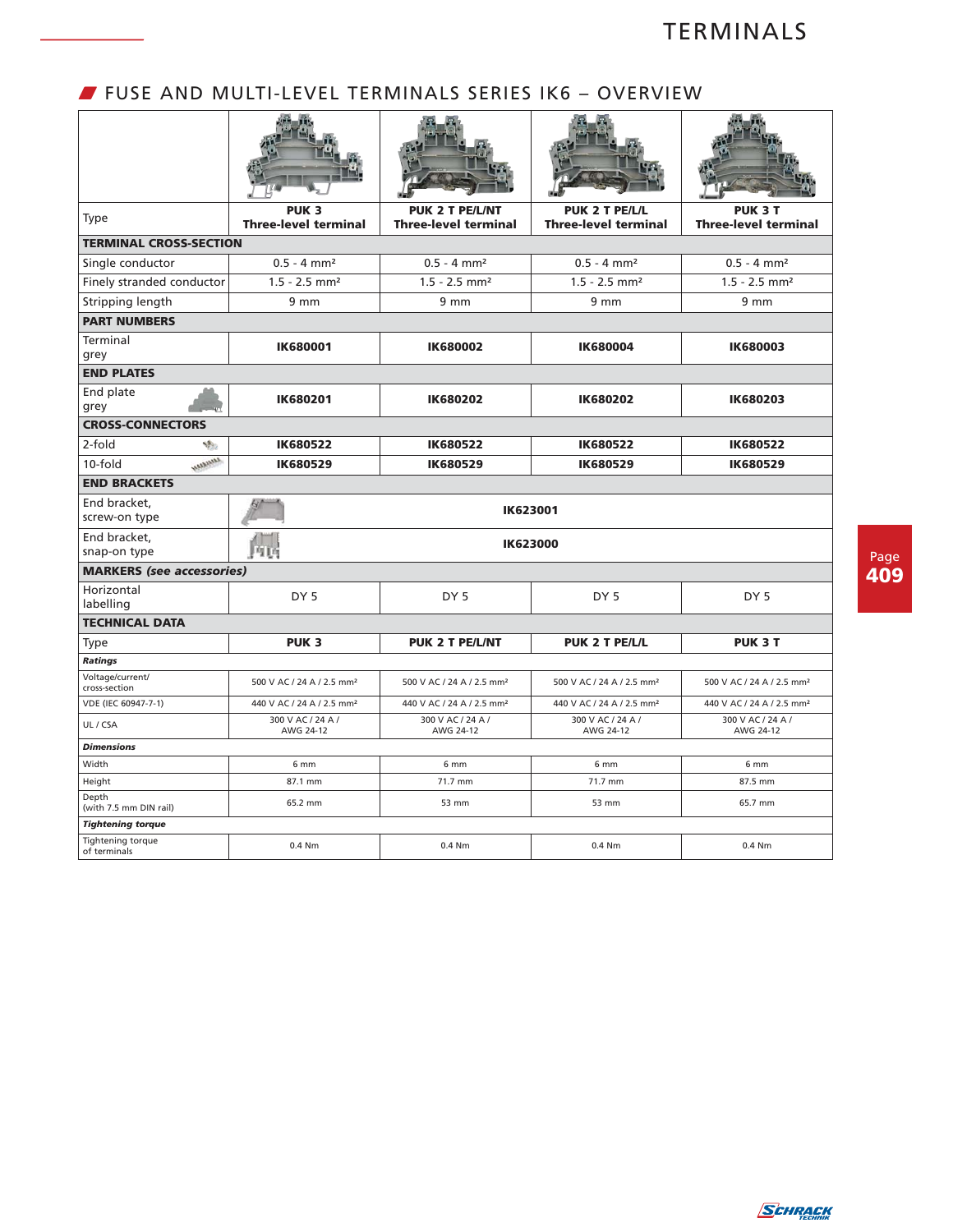## W SPRING-CLAMP TERMINALS SERIES IK6 – OVERVIEW

| Type                                   | <b>YBK 2.5</b>                        | YBK <sub>4</sub>                    | YBK <sub>6</sub>                    | <b>YBK 10</b>                        |  |  |
|----------------------------------------|---------------------------------------|-------------------------------------|-------------------------------------|--------------------------------------|--|--|
| <b>TERMINAL CROSS-SECTION</b>          |                                       |                                     |                                     |                                      |  |  |
| Single conductor                       | $0.5 - 2.5$ mm <sup>2</sup>           | $0.5 - 4$ mm <sup>2</sup>           | $0.5 - 6$ mm <sup>2</sup>           | $0.5 - 10$ mm <sup>2</sup>           |  |  |
| Finely stranded conductor              | $0.5 - 2.5$ mm <sup>2</sup>           | $0.5 - 4$ mm <sup>2</sup>           | $0.5 - 6$ mm <sup>2</sup>           | $0.5 - 10$ mm <sup>2</sup>           |  |  |
| Stripping length                       | 10 mm                                 | $12 \text{ mm}$                     | $13 \, \text{mm}$                   | $13 \, \text{mm}$                    |  |  |
| <b>PART NUMBERS</b>                    |                                       |                                     |                                     |                                      |  |  |
| Terminal<br>grey                       | <b>IK610002</b>                       | <b>IK610004</b>                     | <b>IK610006</b>                     | <b>IK610010</b>                      |  |  |
| Terminal<br>blue                       | IK611002                              | IK611004                            | IK611006                            | IK611010                             |  |  |
| <b>END PLATES</b>                      |                                       |                                     |                                     |                                      |  |  |
| End plate grey                         | <b>IK610202</b>                       | <b>IK610204</b>                     | <b>IK610206</b>                     | IK610210                             |  |  |
| End plate blue                         | <b>IK611202</b><br>IK611204           |                                     |                                     |                                      |  |  |
| <b>SEPARATING PLATES</b>               |                                       |                                     |                                     |                                      |  |  |
| Separating plate red                   |                                       |                                     | <b>IK608210</b>                     |                                      |  |  |
| <b>CROSS-CONNECTORS</b>                |                                       |                                     |                                     |                                      |  |  |
| 2-fold                                 | <b>IK610522</b>                       | IK610532                            |                                     |                                      |  |  |
| 10-fold<br><b>illillilli</b>           | IK610529                              | IK610539                            |                                     |                                      |  |  |
| <b>END BRACKETS</b>                    |                                       |                                     |                                     |                                      |  |  |
| End bracket,<br>snap-on type           |                                       |                                     | <b>IK623002</b>                     |                                      |  |  |
| <b>MARKERS</b> (see accessories)       |                                       |                                     |                                     |                                      |  |  |
| Horizontal labelling                   | DY <sub>5</sub>                       | DY <sub>5</sub>                     | DY <sub>5</sub>                     | DY <sub>5</sub>                      |  |  |
| Vertical labelling                     |                                       | $\overline{a}$                      | DY 10/6.5                           | DY 10/6.5                            |  |  |
| <b>TECHNICAL DATA</b>                  |                                       |                                     |                                     |                                      |  |  |
| Type                                   | <b>YBK 2.5</b>                        | YBK <sub>4</sub>                    | YBK 6                               | <b>YBK 10</b>                        |  |  |
| Ratings                                |                                       |                                     |                                     |                                      |  |  |
| Voltage/current/cross-section          | 750 V AC / 22 A / 2.5 mm <sup>2</sup> | 750 V AC / 30 A / 4 mm <sup>2</sup> | 750 V AC / 40 A / 6 mm <sup>2</sup> | 750 V AC / 63 A / 10 mm <sup>2</sup> |  |  |
| UL / CSA                               | 600 V AC / 20 A / AWG 22-12           | 600 V AC / 26 A / AWG 22-10         | 600 V AC / 35 A / AWG 22-8          | 600 V AC / 55 A / AWG 20-6           |  |  |
| <b>Dimensions</b>                      |                                       |                                     |                                     |                                      |  |  |
| Width                                  | $5 \, \text{mm}$                      | 6 <sub>mm</sub>                     | 8 mm                                | $10 \text{ mm}$                      |  |  |
|                                        |                                       |                                     |                                     |                                      |  |  |
| Height<br>Depth (with 7.5 mm DIN rail) | 51 mm<br>35.5 mm                      | 55 mm<br>37 mm                      | 64 mm<br>38.5 mm                    | 70 mm<br>43 mm                       |  |  |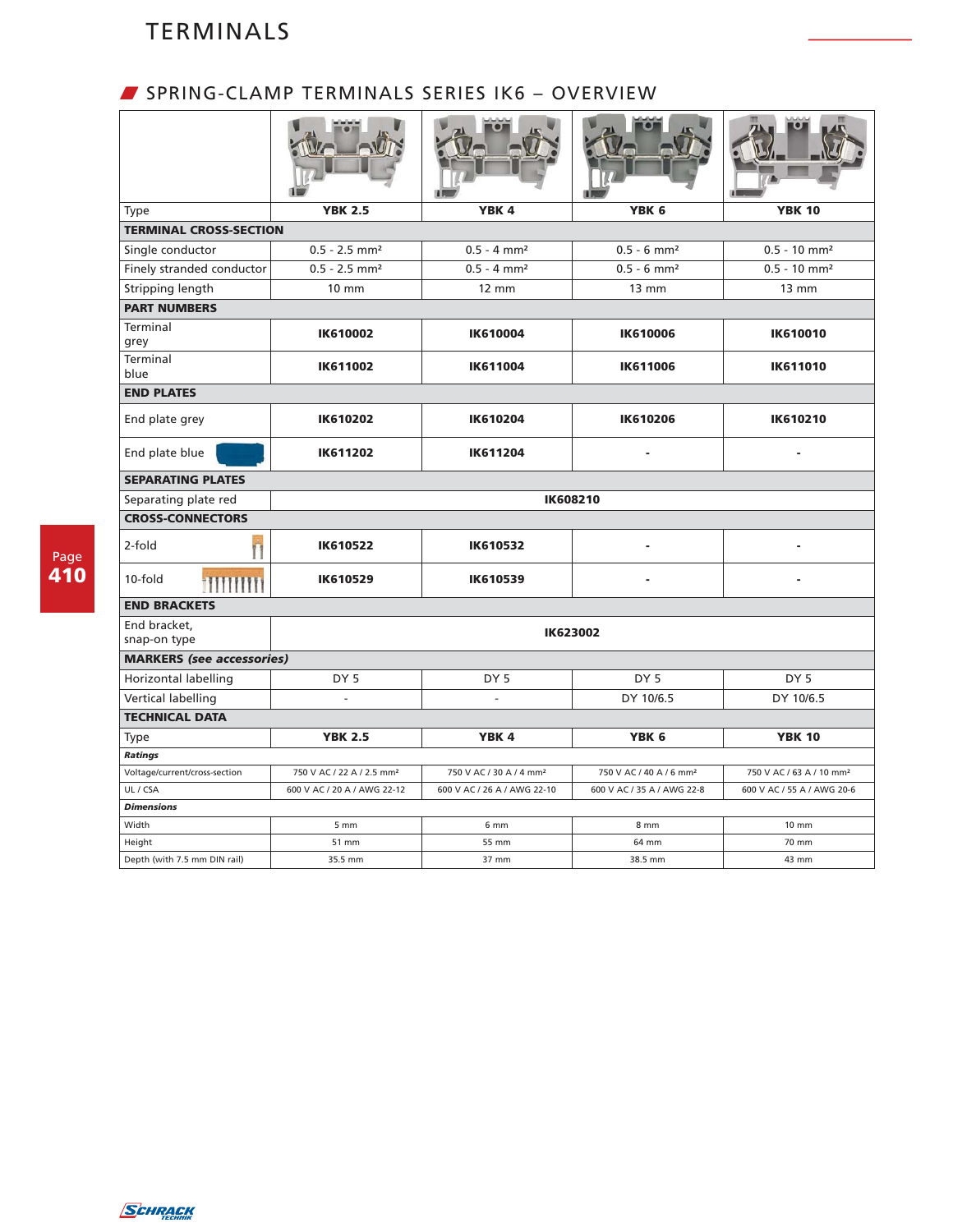### W PROTECTIVE EARTH SPRING-CLAMP TERMINALS SERIES IK6 – OVERVIEW

| Type                             | <b>YBK 2.5 T</b>                 | YBK 4 T                     | YBK 6 T                        | <b>YBK 10 T</b>                 |  |  |  |  |
|----------------------------------|----------------------------------|-----------------------------|--------------------------------|---------------------------------|--|--|--|--|
| <b>TERMINAL CROSS-SECTION</b>    |                                  |                             |                                |                                 |  |  |  |  |
| Single conductor                 | $0.5 - 2.5$ mm <sup>2</sup>      | $0.5 - 4$ mm <sup>2</sup>   | $0.5 - 6$ mm <sup>2</sup>      | $0.5 - 10$ mm <sup>2</sup>      |  |  |  |  |
| Finely stranded conductor        | $0.5 - 2.5$ mm <sup>2</sup>      | $0.5 - 4$ mm <sup>2</sup>   | $0.5 - 6$ mm <sup>2</sup>      | $0.5 - 10$ mm <sup>2</sup>      |  |  |  |  |
| Stripping length                 | $10 \text{ mm}$                  | $12 \, \text{mm}$           | $13 \text{ mm}$                | $13 \text{ mm}$                 |  |  |  |  |
| Part numbers                     |                                  |                             |                                |                                 |  |  |  |  |
| Terminal<br>green                | <b>IK632002</b>                  | IK632004                    | <b>IK632006</b>                | <b>IK632010</b>                 |  |  |  |  |
| <b>END PLATES</b>                |                                  |                             |                                |                                 |  |  |  |  |
| End plate green                  | IK632202                         | IK632204                    | IK632206                       | IK632210                        |  |  |  |  |
| <b>SEPARATING PLATES</b>         |                                  |                             |                                |                                 |  |  |  |  |
| Separating plate red             |                                  |                             | IK608210                       |                                 |  |  |  |  |
| <b>END BRACKETS</b>              |                                  |                             |                                |                                 |  |  |  |  |
| End bracket,<br>snap-on type     |                                  |                             | IK623002                       |                                 |  |  |  |  |
| <b>MARKERS</b> (see accessories) |                                  |                             |                                |                                 |  |  |  |  |
| Horizontal labelling             | DY <sub>5</sub>                  | DY <sub>5</sub>             | DY <sub>5</sub>                | DY <sub>5</sub>                 |  |  |  |  |
| <b>Vertical labelling</b>        | $\sim$                           |                             | DY 10/6.5                      | DY 10/6.5                       |  |  |  |  |
| <b>TECHNICAL DATA</b>            |                                  |                             |                                |                                 |  |  |  |  |
| <b>Type</b>                      | <b>YBK 2.5 T</b>                 | YBK <sub>4</sub> T          | YBK 6 T                        | <b>YBK 10 T</b>                 |  |  |  |  |
| Ratings                          |                                  |                             |                                |                                 |  |  |  |  |
| Voltage/current/cross-section    | $-V / - A / 2.5$ mm <sup>2</sup> | $-V / - A / 4 mm2$          | $-V$ / - A / 6 mm <sup>2</sup> | $-V / - A / 10$ mm <sup>2</sup> |  |  |  |  |
| UL / CSA                         | 600 V AC / 20 A / AWG 22-12      | 600 V AC / 26 A / AWG 22-10 | 600 V AC / 35 A / AWG 22-8     | 600 V AC / 55 A / AWG 20-6      |  |  |  |  |
| <b>Dimensions</b>                |                                  |                             |                                |                                 |  |  |  |  |
| Width                            | $5 \, \text{mm}$                 | 6 mm                        | 8 mm                           | $10 \, \text{mm}$               |  |  |  |  |
| Height                           | 51 mm                            | 55 mm                       | 64 mm                          | 70 mm                           |  |  |  |  |
| Depth (with 7.5 mm DIN rail)     | 35.5 mm                          | 37 mm                       | 38.5 mm                        | 43 mm                           |  |  |  |  |

Page **411**

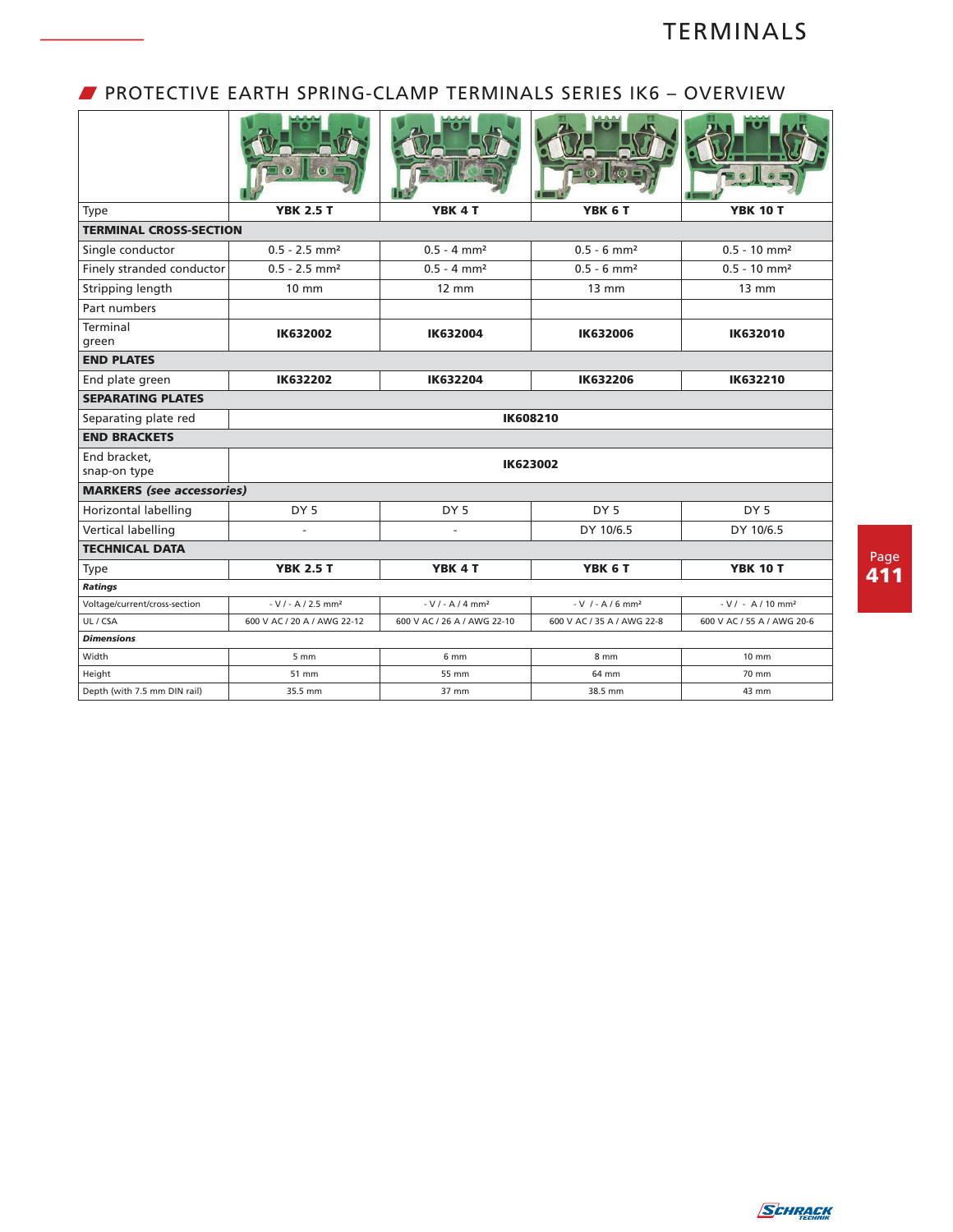## W MULTI-SPRING-CLAMP TERMINALS SERIES IK6 – OVERVIEW

| Type                             | <b>YBK 2.5 E</b>                      | <b>YBK 2.5 C</b>                      | <b>YBK 2.5-2 F</b>                    | <b>YBK 4-2 F</b>                      |
|----------------------------------|---------------------------------------|---------------------------------------|---------------------------------------|---------------------------------------|
| <b>TERMINAL CROSS-SECTION</b>    |                                       |                                       |                                       |                                       |
| Single conductor                 | $0.5 - 2.5$ mm <sup>2</sup>           | $0.5 - 2.5$ mm <sup>2</sup>           | $0.5 - 2.5$ mm <sup>2</sup>           | $0.5 - 4$ mm <sup>2</sup>             |
| Finely stranded conductor        | $0.5 - 2.5$ mm <sup>2</sup>           | $0.5 - 2.5$ mm <sup>2</sup>           | $0.5 - 2.5$ mm <sup>2</sup>           | $0.5 - 4$ mm <sup>2</sup>             |
| Stripping length                 | $13 \, \text{mm}$                     | $13 \text{ mm}$                       | $10 \text{ mm}$                       | $12 \text{ mm}$                       |
| <b>PART NUMBERS</b>              |                                       |                                       |                                       |                                       |
| Terminal<br>grey                 | IK690013                              | <b>IK690014</b>                       | <b>IK660002</b>                       | <b>IK660004</b>                       |
| <b>END PLATES</b>                |                                       |                                       |                                       |                                       |
| End plate<br>grey                | IK690213                              | IK690214                              | <b>IK660202</b>                       | <b>IK660204</b>                       |
| <b>CROSS-CONNECTORS</b>          |                                       |                                       |                                       |                                       |
| 2-fold                           | IK610522                              | IK610522                              | IK610522                              | IK610532                              |
| 10-fold<br><b>MUNIT</b>          | IK610529                              | IK610529                              | IK610529                              | IK610539                              |
| <b>END BRACKETS</b>              |                                       |                                       |                                       |                                       |
| End bracket,<br>snap-on type     |                                       | <b>IK623002</b>                       |                                       |                                       |
| <b>MARKERS</b> (see accessories) |                                       |                                       |                                       |                                       |
| Horizontal labelling             | DY <sub>5</sub>                       | DY <sub>5</sub>                       | DY <sub>5</sub>                       | DY <sub>5</sub>                       |
| <b>TECHNICAL DATA</b>            |                                       |                                       |                                       |                                       |
| <b>Type</b>                      | <b>YBK 2.5E</b>                       | <b>YBK 2.5C</b>                       | <b>YBK 2.5-2F</b>                     | <b>YBK 4-2F</b>                       |
| Ratings                          |                                       |                                       |                                       |                                       |
| Voltage/current/cross-section    | 750 V AC / 24 A / 2.5 mm <sup>2</sup> | 750 V AC / 24 A / 2.5 mm <sup>2</sup> | 500 V AC / 24 A / 2.5 mm <sup>2</sup> | 750 V AC / 30 A / 2.5 mm <sup>2</sup> |
| UL / CSA                         |                                       | ÷.                                    |                                       | 600 V AC / 26 A / AWG 22-10           |
| <b>Dimensions</b>                |                                       |                                       |                                       |                                       |
| Width                            | $5 \, \text{mm}$                      | 5 <sub>mm</sub>                       | 5 <sub>mm</sub>                       | 6 <sub>mm</sub>                       |
| Height                           | 66.6 mm                               | 81.4 mm                               | 83.7 mm                               | 90.3 mm                               |
| Depth (with 7.5 mm DIN rail)     | 35.5 mm                               | 35.5 mm                               | 64.8 mm                               | 55.5 mm                               |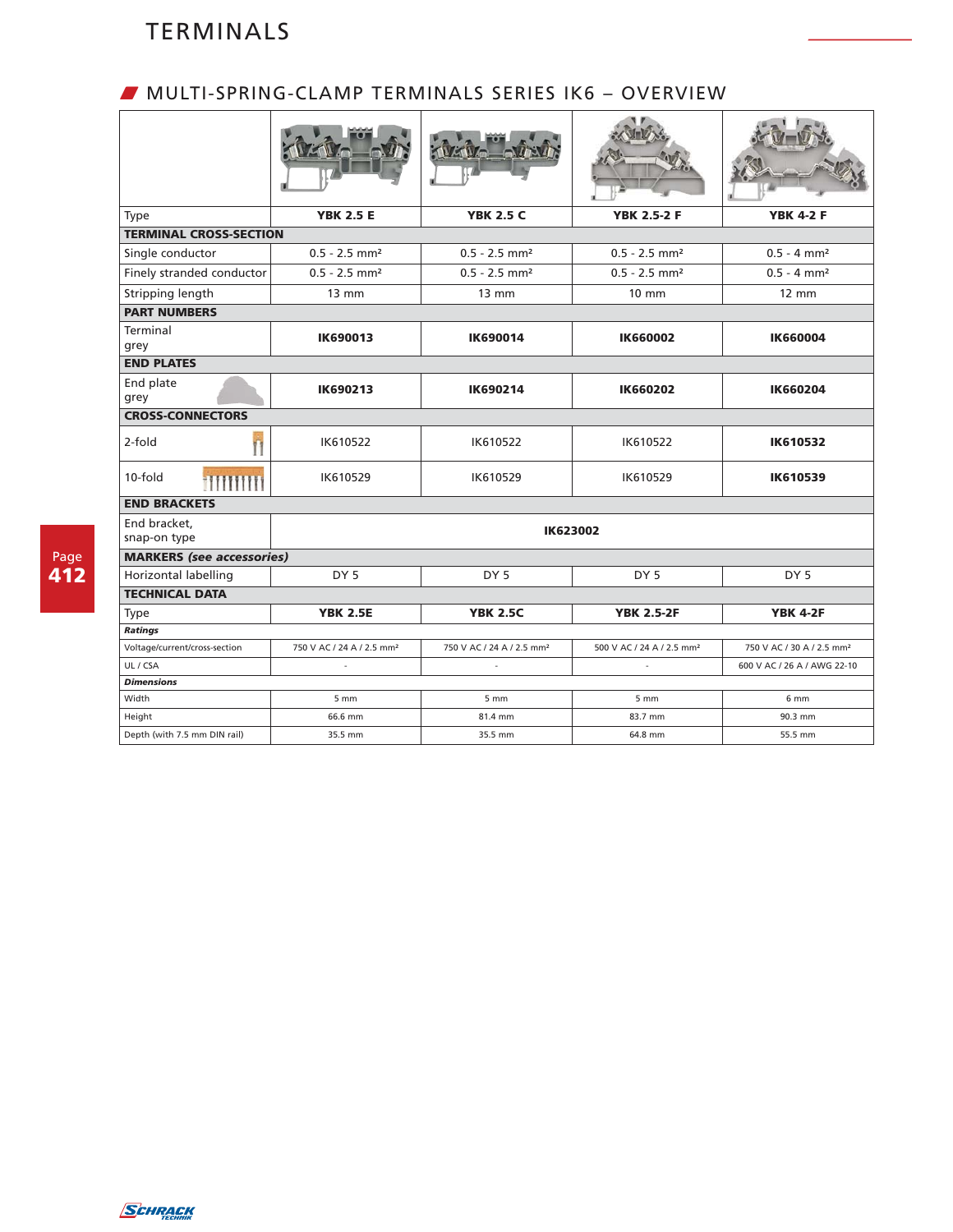### W MULTI-LEVEL SPRING-CLAMP TERMINALS SERIES IK6 – OVERVIEW

| <b>Type</b>                      | <b>YBK 2.5-3 F</b>                    | <b>YBK 2.5-2 FT</b>                   | <b>YBK 2.5-3 FT</b>                   |
|----------------------------------|---------------------------------------|---------------------------------------|---------------------------------------|
| <b>TERMINAL CROSS-SECTION</b>    |                                       |                                       |                                       |
| Single conductor                 | $0.5 - 2.5$ mm <sup>2</sup>           | $0.5 - 4$ mm <sup>2</sup>             | $0.5 - 4$ mm <sup>2</sup>             |
| Finely stranded conductor        | $0.5 - 2.5$ mm <sup>2</sup>           | $0.5 - 2.5$ mm <sup>2</sup>           | $0.5 - 2.5$ mm <sup>2</sup>           |
| Stripping length                 | $10 \text{ mm}$                       | $10 \text{ mm}$                       | 10 mm                                 |
| <b>PART NUMBERS</b>              |                                       |                                       |                                       |
| Terminal<br>grey                 | <b>IK690001</b>                       | IK690002                              | <b>IK690003</b>                       |
| <b>END PLATES</b>                |                                       |                                       |                                       |
| End plate<br>grey                | <b>IK690201</b>                       | IK690202                              | IK690203                              |
| <b>SEPARATING PLATES</b>         |                                       |                                       |                                       |
| Separating plate red             | ä,                                    | ä,                                    | ä,                                    |
| <b>CROSS-CONNECTORS</b>          |                                       |                                       |                                       |
| 2-fold                           | <b>IK610522</b>                       | <b>IK610522</b>                       |                                       |
| <b>TITHINI</b><br>$10-fold$      | IK610529                              | IK610529                              |                                       |
| <b>END BRACKETS</b>              |                                       |                                       |                                       |
| End bracket,<br>snap-on type     |                                       | <b>IK623002</b>                       |                                       |
| <b>MARKERS</b> (see accessories) |                                       |                                       |                                       |
| Horizontal labelling             | DY <sub>5</sub>                       | DY <sub>5</sub>                       | DY <sub>5</sub>                       |
| Vertical labelling               |                                       |                                       |                                       |
| <b>TECHNICAL DATA</b>            |                                       |                                       |                                       |
| <b>Type</b>                      | <b>YBK 2.5-3F</b>                     | <b>YBK 2.5-2FT</b>                    | <b>YBK 2.5-3FT</b>                    |
| <b>Ratings</b>                   |                                       |                                       |                                       |
| Voltage/current/cross-section    | 500 V AC / 20 A / 2.5 mm <sup>2</sup> | 500 V AC / 24 A / 2.5 mm <sup>2</sup> | 500 V AC / 24 A / 2.5 mm <sup>2</sup> |
| UL / CSA                         | 600 V AC / 20 A / AWG 22-10           | 600 V AC / 20 A / AWG 22-10           | 600 V AC / 20 A / AWG 22-10           |
| <b>Dimensions</b>                |                                       |                                       |                                       |
| Width                            | 5 <sub>mm</sub>                       | 5 <sub>mm</sub>                       | $5 \, \text{mm}$                      |
| Height                           | 100 mm                                | 83.7 mm                               | 100 mm                                |
| Depth (with 7.5 mm DIN rail)     | 75 mm                                 | 64.8 mm                               | 74.5 mm                               |

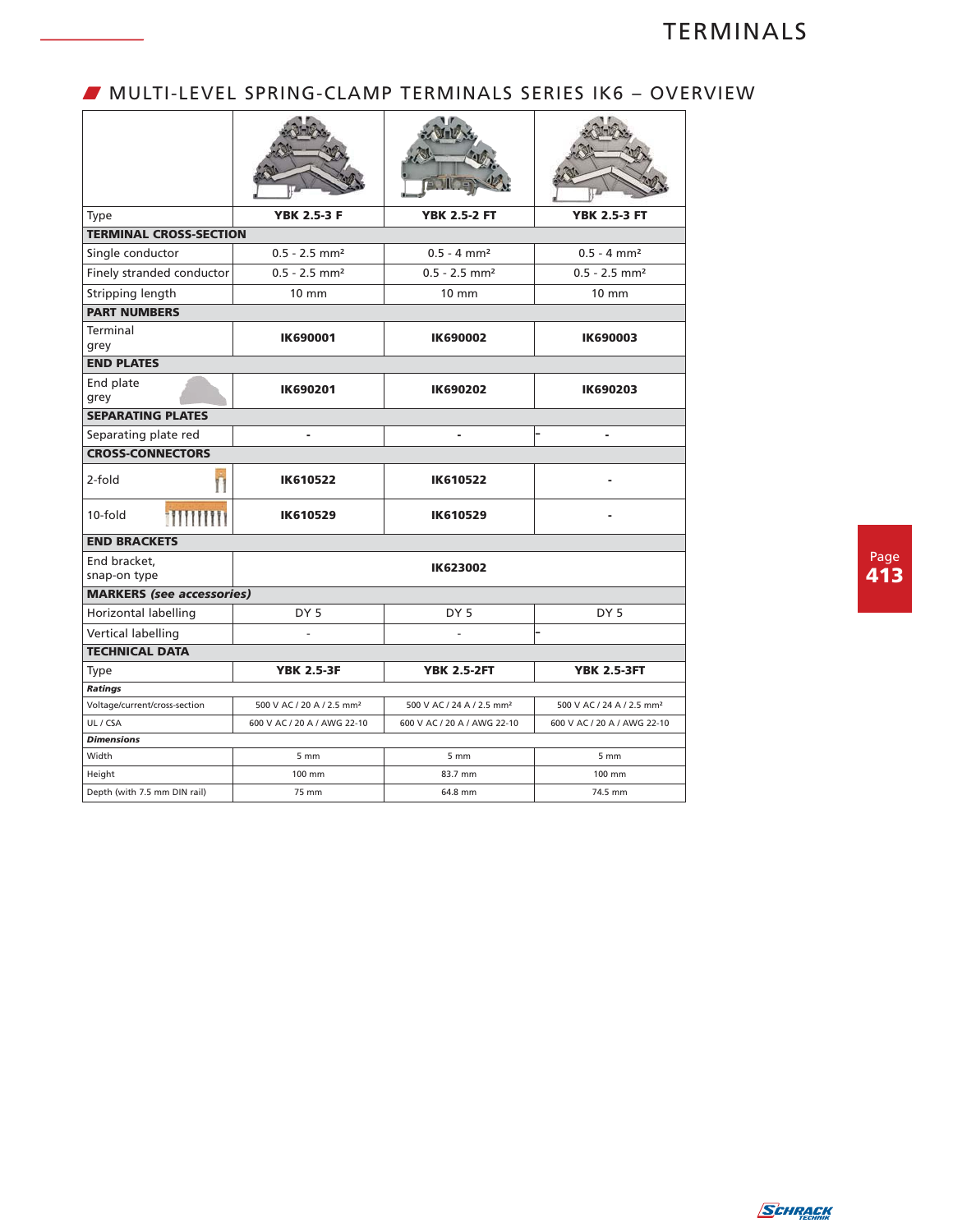# W MARKING TAGS SERIES IK6 – OVERVIEW

| Type                | DY <sub>5</sub><br>(Horizontal<br>labelling) | for terminals                                                                                                                                                                                                                                                                                           | DY <sub>6</sub><br>(Horizontal<br>labelling)                                                    | for terminals            | DY 10 / 6.5<br>(Vertical<br>labelling)                                    | for terminals            | DY 10/5 | for terminals            |
|---------------------|----------------------------------------------|---------------------------------------------------------------------------------------------------------------------------------------------------------------------------------------------------------------------------------------------------------------------------------------------------------|-------------------------------------------------------------------------------------------------|--------------------------|---------------------------------------------------------------------------|--------------------------|---------|--------------------------|
|                     |                                              | 1134547111<br>$\begin{bmatrix} 11 & 12 & 13 & 14 & 15 & 16 & 17 & 18 & 18 & 20 \end{bmatrix}$<br>$\begin{bmatrix} 21 & 22 & 23 & 34 & 25 & 28 & 27 & 28 & 20 \end{bmatrix}$<br>$\mathbb{R} \times \mathbb{R} \times \mathbb{R} \times \mathbb{R} \times \mathbb{R} \times \mathbb{R} \times \mathbb{R}$ | 1, 2, 3, 4, 5, 6, 7, 8, 8, 10<br>1, 2, 3, 4, 5, 8, 7, 8, 8, 10<br>1, 2, 3, 4, 5, 6, 7, 8, 8, 10 |                          | $\mathbf{1}$<br>$\overline{2}$<br>$\overline{\mathbf{3}}$<br>5<br>6<br>10 |                          |         |                          |
| Quantity            |                                              | 50 characters                                                                                                                                                                                                                                                                                           |                                                                                                 | $\overline{\phantom{a}}$ |                                                                           | 10 characters            |         | 10 characters            |
| <b>Part numbers</b> |                                              |                                                                                                                                                                                                                                                                                                         |                                                                                                 |                          |                                                                           |                          |         |                          |
| $\mathbf{1}$        | <b>IK697001</b>                              | All terminals                                                                                                                                                                                                                                                                                           | $\overline{\phantom{a}}$                                                                        | $\overline{\phantom{a}}$ | $\blacksquare$                                                            | $\blacksquare$           |         | $\overline{\phantom{a}}$ |
| $\overline{2}$      | <b>IK697002</b>                              | All terminals                                                                                                                                                                                                                                                                                           |                                                                                                 | $\overline{a}$           |                                                                           |                          |         | $\overline{\phantom{a}}$ |
| 3                   | <b>IK697003</b>                              | All terminals                                                                                                                                                                                                                                                                                           | $\overline{a}$                                                                                  | $\overline{\phantom{a}}$ |                                                                           |                          |         | $\frac{1}{2}$            |
| $1 - 10$            | IK697020                                     | All terminals                                                                                                                                                                                                                                                                                           | <b>IK697070</b>                                                                                 | AVK 4                    | <b>IK697201</b>                                                           | AVK 6-70, AVK 6-35T      |         | $\overline{\phantom{a}}$ |
| $11 - 20$           | IK697021                                     | All terminals                                                                                                                                                                                                                                                                                           | IK697071                                                                                        | AVK 4                    | IK697202                                                                  | AVK 6-70, AVK 6-35T      |         | $\overline{a}$           |
| $21 - 30$           | IK697022                                     | All terminals                                                                                                                                                                                                                                                                                           | $\overline{\phantom{a}}$                                                                        | $\overline{\phantom{a}}$ | IK697203                                                                  | AVK 6-70, AVK 6-35T      |         | $\overline{\phantom{a}}$ |
| $31 - 40$           | IK697023                                     | All terminals                                                                                                                                                                                                                                                                                           | $\blacksquare$                                                                                  | $\blacksquare$           | IK697204                                                                  | AVK 6-70, AVK 6-35T      |         | $\frac{1}{2}$            |
| 41-50               | IK697024                                     | All terminals                                                                                                                                                                                                                                                                                           | $\overline{\phantom{a}}$                                                                        | $\overline{\phantom{a}}$ | IK697205                                                                  | AVK 6-70, AVK 6-35T      |         | $\overline{\phantom{a}}$ |
|                     |                                              |                                                                                                                                                                                                                                                                                                         |                                                                                                 |                          |                                                                           |                          |         |                          |
| $1 - 50$            | IK697040                                     |                                                                                                                                                                                                                                                                                                         |                                                                                                 | $\overline{\phantom{a}}$ |                                                                           | $\overline{\phantom{a}}$ |         | $\overline{\phantom{a}}$ |
| 51-100              | IK697041                                     |                                                                                                                                                                                                                                                                                                         |                                                                                                 | $\overline{a}$           |                                                                           |                          |         | $\overline{a}$           |
| 101-150             | IK697042                                     |                                                                                                                                                                                                                                                                                                         |                                                                                                 | $\overline{\phantom{a}}$ |                                                                           | $\overline{a}$           |         | $\frac{1}{2}$            |
| 151-200             | IK697043                                     |                                                                                                                                                                                                                                                                                                         |                                                                                                 | $\overline{\phantom{a}}$ | ÷,                                                                        |                          |         | $\frac{1}{2}$            |
| 201-250             | IK697044                                     |                                                                                                                                                                                                                                                                                                         |                                                                                                 | $\overline{\phantom{a}}$ | $\overline{\phantom{a}}$                                                  |                          |         | $\overline{\phantom{a}}$ |
| 251-300             |                                              | IK697045                                                                                                                                                                                                                                                                                                |                                                                                                 | $\overline{\phantom{a}}$ |                                                                           | $\overline{\phantom{a}}$ |         | $\overline{\phantom{a}}$ |
| 301-350             |                                              | IK697046                                                                                                                                                                                                                                                                                                |                                                                                                 | $\overline{\phantom{a}}$ |                                                                           | ÷,                       |         | $\overline{a}$           |
| 351-400             |                                              | IK697047                                                                                                                                                                                                                                                                                                |                                                                                                 | $\overline{a}$           | L.                                                                        |                          |         | $\overline{\phantom{a}}$ |
| 401-450             |                                              | IK697048                                                                                                                                                                                                                                                                                                |                                                                                                 | $\overline{\phantom{a}}$ | ٠                                                                         |                          |         | $\overline{\phantom{a}}$ |
| 451-500             |                                              | IK697049                                                                                                                                                                                                                                                                                                |                                                                                                 | $\overline{\phantom{a}}$ | ÷                                                                         |                          |         | $\frac{1}{2}$            |
|                     |                                              |                                                                                                                                                                                                                                                                                                         |                                                                                                 |                          |                                                                           |                          |         |                          |
| L1                  |                                              | <b>IK697090</b>                                                                                                                                                                                                                                                                                         |                                                                                                 | $\overline{\phantom{a}}$ |                                                                           | $\overline{\phantom{a}}$ |         | $\overline{\phantom{a}}$ |
| L <sub>2</sub>      |                                              | IK697091                                                                                                                                                                                                                                                                                                |                                                                                                 | $\overline{\phantom{a}}$ |                                                                           | $\overline{\phantom{a}}$ |         | $\overline{\phantom{a}}$ |
| L <sub>3</sub>      |                                              | <b>IK697092</b>                                                                                                                                                                                                                                                                                         |                                                                                                 | $\overline{\phantom{a}}$ |                                                                           | $\overline{\phantom{a}}$ |         | $\overline{\phantom{a}}$ |
| N                   |                                              | <b>IK697093</b>                                                                                                                                                                                                                                                                                         |                                                                                                 | $\overline{\phantom{a}}$ |                                                                           | ÷.                       |         | $\overline{\phantom{a}}$ |
| PE                  |                                              | IK697094                                                                                                                                                                                                                                                                                                |                                                                                                 | $\overline{\phantom{a}}$ |                                                                           | $\overline{a}$           |         | $\overline{\phantom{a}}$ |
| $\div$              |                                              | <b>IK697097</b>                                                                                                                                                                                                                                                                                         |                                                                                                 | $\overline{\phantom{0}}$ |                                                                           | $\overline{\phantom{a}}$ |         | $\overline{a}$           |
| $\sf K$             |                                              | <b>IK697080</b>                                                                                                                                                                                                                                                                                         |                                                                                                 |                          |                                                                           |                          |         |                          |
| L                   |                                              | <b>IK697081</b>                                                                                                                                                                                                                                                                                         |                                                                                                 | $\overline{\phantom{a}}$ |                                                                           | $\overline{\phantom{a}}$ |         | $\overline{\phantom{a}}$ |
| $\ddot{}$           |                                              | <b>IK697085</b>                                                                                                                                                                                                                                                                                         |                                                                                                 | $\overline{\phantom{a}}$ |                                                                           | $\overline{\phantom{a}}$ |         | $\overline{\phantom{a}}$ |
| $\equiv$            |                                              | <b>IK697086</b>                                                                                                                                                                                                                                                                                         |                                                                                                 | $\overline{\phantom{a}}$ |                                                                           | $\overline{\phantom{a}}$ |         | $\overline{\phantom{a}}$ |
| X                   |                                              | IK697083                                                                                                                                                                                                                                                                                                |                                                                                                 | $\overline{\phantom{a}}$ |                                                                           | $\overline{\phantom{a}}$ |         | $\overline{\phantom{a}}$ |
|                     |                                              |                                                                                                                                                                                                                                                                                                         |                                                                                                 |                          |                                                                           |                          |         |                          |
| Leer                |                                              | $\overline{\phantom{a}}$                                                                                                                                                                                                                                                                                |                                                                                                 | $\overline{\phantom{a}}$ |                                                                           | IK697920                 |         | IK697910                 |

# GROUP LABEL CARRIER / LABEL CARRIER / TEST PLUG

| Type        | GE              | GE <sub>2</sub>          | TSK <sub>3</sub>       |
|-------------|-----------------|--------------------------|------------------------|
|             |                 |                          |                        |
| Part number | <b>IK600998</b> | <b>IK600999</b>          | <b>IK600900</b>        |
| Description |                 | $\overline{\phantom{0}}$ | Test plug $D = 2.3$ mm |

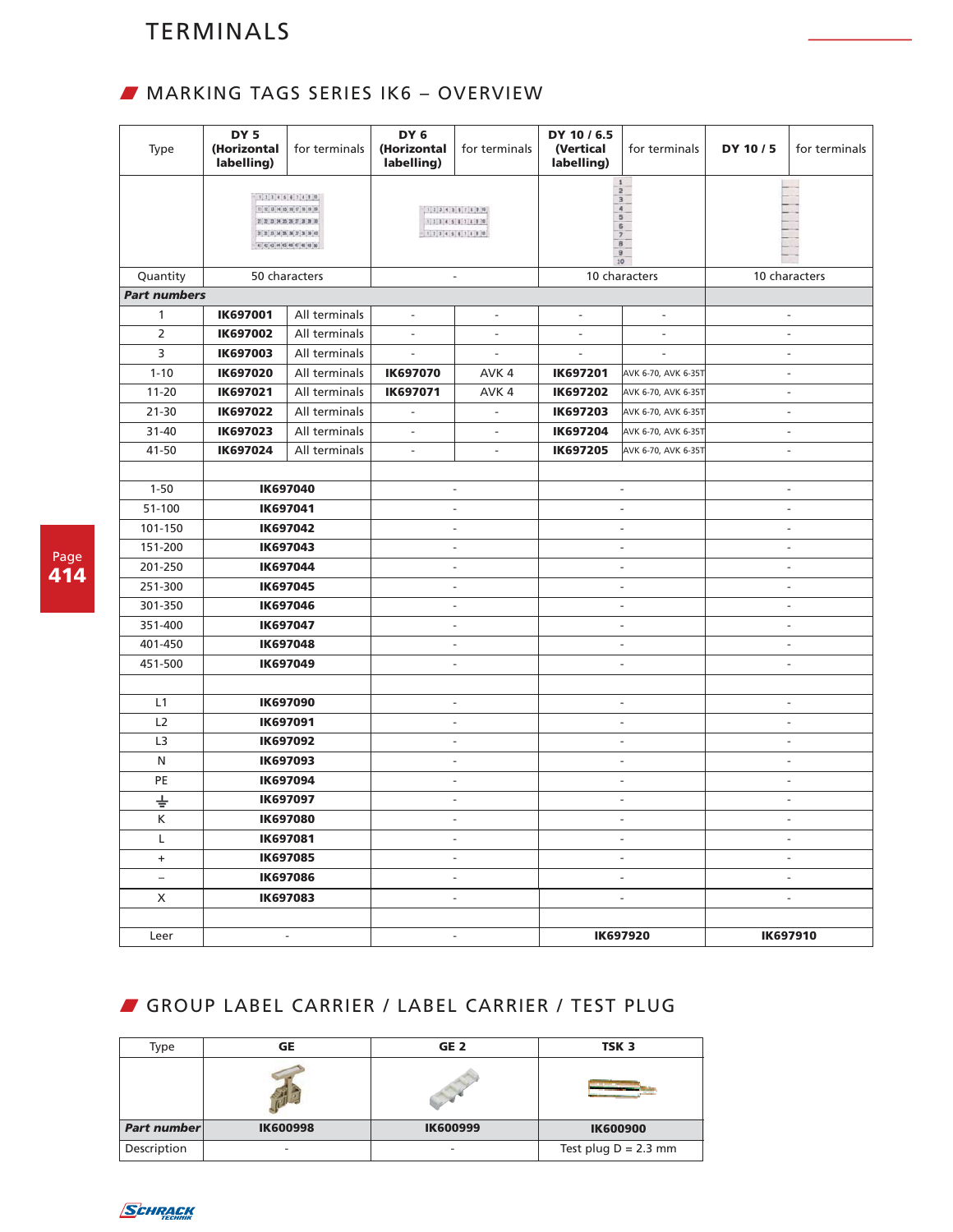## **TERMINALS SERIES IK6**



| <b>DESCRIPTION</b>        | <b>TYPE</b>      | <b>EAN CODE</b> | <b>AVAILABLE</b>                                   | ORDER NO.         |
|---------------------------|------------------|-----------------|----------------------------------------------------|-------------------|
| <b>GREY</b>               |                  |                 |                                                    |                   |
| $2.5$ mm <sup>2</sup>     | <b>AVK 2.5</b>   | 9004840452082   | <b>Sheep (F)</b><br>$O = 10$<br>$-$ 333            | <b>IK600002</b>   |
| $4 \text{ mm}^2$          | AVK <sub>4</sub> | 9004840452105   | <b>Present Limit</b><br>$-7 - 7$<br>$-999$         | <b>IK600004</b>   |
| $6 \text{ mm}^2$          | AVK <sub>6</sub> | 9004840452112   | <b>SHOW: 17</b><br>$O = 0$<br>$-999$               | <b>IK600006</b>   |
| $10 \text{ mm}^2$         | <b>AVK 10</b>    | 9004840452129   | <b>Jones Inc.</b><br>$-77$<br>$-999$               | <b>IK600010</b>   |
| $16 \text{ mm}^2$         | <b>AVK 16</b>    | 9004840670639   | <b>Sheep Inc.</b><br>$-0 - 0$<br>$-999$            | <b>IK600016-A</b> |
| 35 mm <sup>2</sup> closed | <b>AVK 35</b>    | 9004840670646   | <b>Division Lifes</b><br>$-900$<br>$-$ 0 $-$ 0 $-$ | <b>IK600035-A</b> |
| 70 mm <sup>2</sup> closed | <b>AVK 70</b>    | 9004840452150   | <b>Sheep Inc.</b><br>$0-0+$<br>$-999$              | <b>IK600070</b>   |

### **BLUE**

| $2.5$ mm <sup>2</sup> | <b>AVK 2.5</b>   | 9004840452198 | 37442<br>$\frac{1}{2}$<br>$O = 10$       | <b>IK601002</b>   |
|-----------------------|------------------|---------------|------------------------------------------|-------------------|
| $4 \, \text{mm}^2$    | AVK <sub>4</sub> | 9004840452204 | <b>Johnson</b><br>$-9 - 9$<br>$-000$     | <b>IK601004</b>   |
| $6 \text{ mm}^2$      | AVK <sub>6</sub> | 9004840452211 | $-999$<br>$O = 10$                       | <b>IK601006</b>   |
| $10 \text{ mm}^2$     | <b>AVK 10</b>    | 9004840452228 | <b>Press 17th</b><br>$0 - 0$<br>$-000$   | <b>IK601010</b>   |
| $16 \text{ mm}^2$     | <b>AVK 16</b>    | 9004840670653 | <b>SHOWS</b><br>$-999$<br>$O = 0$        | <b>IK601016-A</b> |
| $35 \text{ mm}^2$     | <b>AVK 35</b>    | 9004840670660 | <b>Print</b> (Fig.<br>$-0 - 0$<br>$-900$ | <b>IK601035-A</b> |
| $70 \text{ mm}^2$     | <b>AVK 70</b>    | 9004840452259 | <b>Jimacz</b><br>$-999$<br>$O = 0$       | <b>IK601070</b>   |

#### **PROTECTIVE EARTH**

| $2.5 - 4$ mm <sup>2</sup> | <b>AVK 2.5/4T</b> | 9004840452167 | <b>Bluesway</b><br>$-000$<br>$O = 0$   | <b>IK622002</b>   |
|---------------------------|-------------------|---------------|----------------------------------------|-------------------|
| $6-10$ mm <sup>2</sup>    | <b>AVK 6/10T</b>  | 9004840452174 | $0 - 0$<br>$-999$                      | <b>IK622010</b>   |
| $16-35$ mm <sup>2</sup>   | <b>AVK 16/35T</b> | 9004840676044 | <b>Bluestown</b><br>$-$ aaa<br>$O = 0$ | <b>IK622035-A</b> |

### **RED/ORANGE**

| 2mm <sup>2</sup> red     | <b>AVK 2.5</b>   | 9004840459821 | $-2 - 10$<br>$-900$<br><b>Company</b> | <b>IK608002</b> |
|--------------------------|------------------|---------------|---------------------------------------|-----------------|
| 4 mm <sup>2</sup> red    | AVK 4            | 9004840459838 |                                       | IK608004        |
| $10 \text{ mm}^2$ red    | <b>AVK 10</b>    | 9004840459821 | $-$ 2-40<br>$-900$                    | <b>IK608002</b> |
| 2 mm <sup>2</sup> orange | <b>AVK 2.5</b>   | 9004840459845 |                                       | IK608012        |
| 4 mm <sup>2</sup> orange | AVK <sub>4</sub> | 9004840459852 |                                       | IK608014        |

#### **DISCONNECT TERMINAL**

| 4 mm <sup>2</sup> grey      | ASK 3A            | 9004840506884 | <b>Press Pro</b><br>$O = 0$<br>$-900$           | <b>IK641002</b> |
|-----------------------------|-------------------|---------------|-------------------------------------------------|-----------------|
|                             |                   |               |                                                 |                 |
| <b>FUSE TERMINAL</b>        |                   |               |                                                 |                 |
| 6 mm <sup>2</sup> grey      | ASK <sub>2S</sub> | 9004840452488 | <b>Street (Fig.</b><br>$O = 0$<br>$\frac{1}{2}$ | <b>IK641004</b> |
|                             |                   |               |                                                 |                 |
| <b>TWO-LEVEL TERMINALS</b>  |                   |               |                                                 |                 |
| 2 mm <sup>2</sup> grey      | <b>PIK 2.5N</b>   | 9004840452563 | <b>Simple (F)</b><br>$-$ aaa<br>$O = 0$         | <b>IK650002</b> |
| 4 mm <sup>2</sup> grey      | PIK <sub>4</sub>  | 9004840452570 | <b>Present Limits</b><br>$-999$<br>$0 - 0$      | <b>IK650004</b> |
|                             |                   |               |                                                 |                 |
| <b>THREE-LEVEL TERMINAL</b> |                   |               |                                                 |                 |
| $2.5$ mm <sup>2</sup>       | PUK3              | 9004840452501 | <b>Simple 17</b><br>$\frac{1}{2}$<br>$O = 0$    | <b>IK680001</b> |

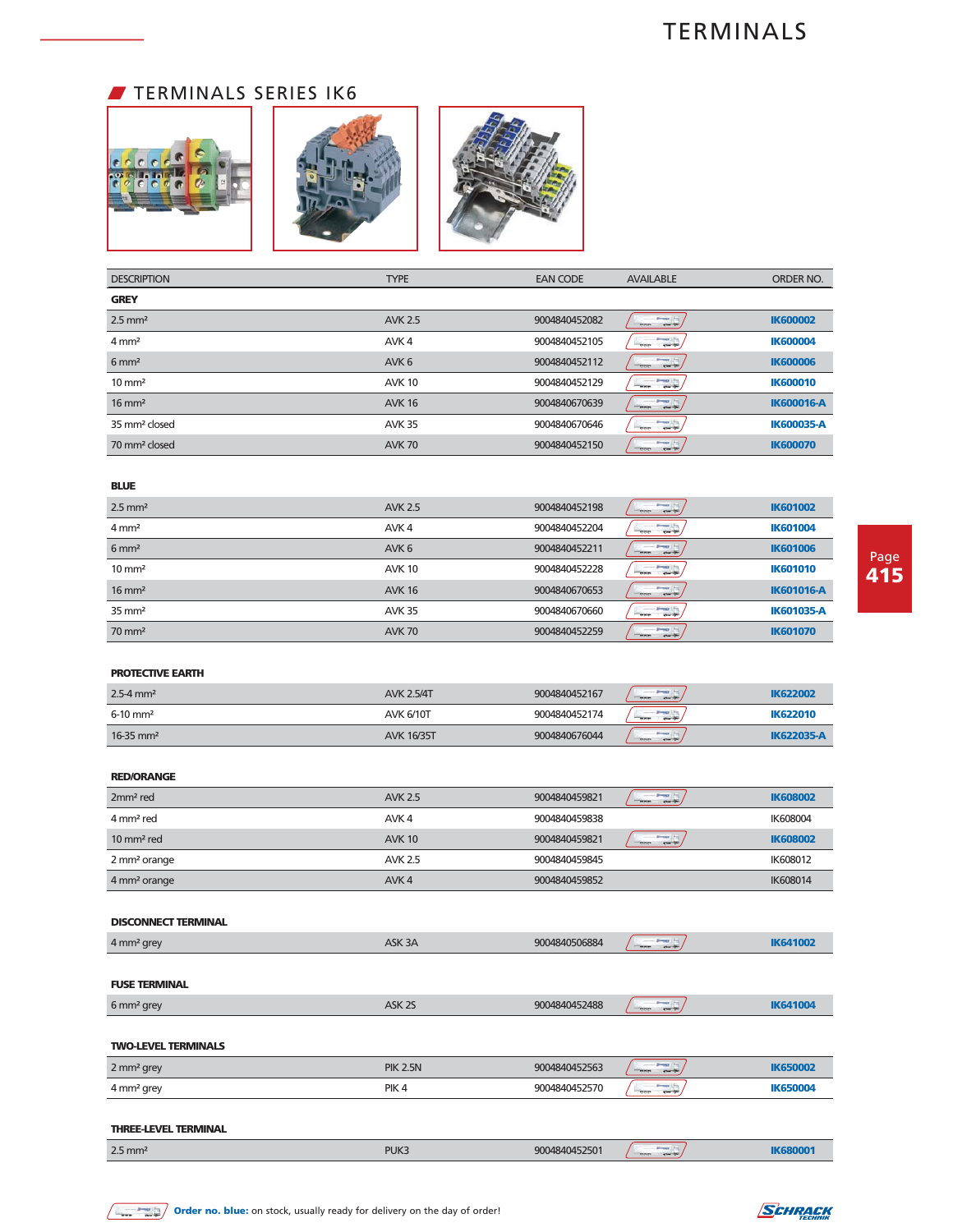## **FILMINALS SERIES IK6 - continued**









| <b>DESCRIPTION</b>            | <b>TYPE</b>    | <b>EAN CODE</b> | <b>AVAILABLE</b>                                  | ORDER NO.       |
|-------------------------------|----------------|-----------------|---------------------------------------------------|-----------------|
| <b>INSTALLATION TERMINALS</b> |                |                 |                                                   |                 |
| $2.5$ mm <sup>2</sup>         | PUK 2T PE/L/NT | 9004840452525   | <b>Jimacz</b><br>$-\sigma\sigma\sigma$<br>$O = 0$ | <b>IK680002</b> |
| $2.5$ mm <sup>2</sup>         | PUK 2T PE/L/L  | 9004840506532   | $rac{1}{2}$<br>$-7$<br>$-000$                     | <b>IK680004</b> |
| $2.5$ mm <sup>2</sup> $3p+P$  | PUK 3T         | 9004840452549   | <b>Bineston</b><br>$-\sigma\sigma\sigma$<br>$-$   | <b>IK680003</b> |

### **END PLATES**

| End plate 2.5-10 mm <sup>2</sup> grey | for AVK 2.5-10 | 9004840452280 | <b>Bisman Line</b><br>$   -$<br>$-$ 000                  | <b>IK600210</b>   |
|---------------------------------------|----------------|---------------|----------------------------------------------------------|-------------------|
| End plate 2.5-10 mm <sup>2</sup> blue | for AVK 2.5-10 | 9004840452303 | <b>Birman Line</b><br>$  -$<br>$-000$                    | <b>IK601210</b>   |
| End plate 16 mm <sup>2</sup> blue     | for AVK 16     | 9004840682571 | 37442<br>$O = 10$<br>$\frac{1}{1000}$                    | <b>IK601216-A</b> |
| End plate grey                        | for ASK 3A     | 9004840519013 | <b>Sheep Inc.</b><br>$O = 10$<br>000                     | <b>IK631202</b>   |
| End plate grey                        | for ASK 2S     | 9004840452495 | <b>SHOWS</b><br>$O = 10$<br>$-$ 000                      | <b>IK631204</b>   |
| End plate grey                        | for PIK 2.5N   | 9004840452587 | Print (F)<br>$-$<br>$-000$                               | <b>IK650204</b>   |
| End plate grey                        | for PUK 3      | 9004840452518 | <b>Sheep In</b><br>$O = \frac{1}{2}$<br>$\frac{1}{1000}$ | <b>IK680201</b>   |
| End plate grey                        | for PUK 2T     | 9004840452532 | <b>Jones For</b><br>$-000$<br>$Q = \frac{1}{2}$          | <b>IK680202</b>   |
| End plate grey                        | for PUK 3T     | 9004840452556 | <b>Sheep Inc.</b><br>$\frac{1}{2}$<br>Case (Dr.          | <b>IK680203</b>   |

### **CROSS-CONNECTORS**

| Cross-connector 2P/2.5 mm <sup>2</sup>  | for AVK 2.5 | 9004840452389 | $\frac{1}{1000}$<br>$O = 1$                           | <b>IK600522</b> |
|-----------------------------------------|-------------|---------------|-------------------------------------------------------|-----------------|
| Cross-connector 10P/2.5 mm <sup>2</sup> | for AVK 2.5 | 9004840452440 | $O = 10$<br>$\frac{1}{1000}$                          | <b>IK600529</b> |
| Cross-connector 2P/4 mm <sup>2</sup>    | for AVK 4   | 9004840452396 |                                                       | IK600532        |
| Cross-connector 10P/4 mm <sup>2</sup>   | for AVK 4   | 9004840452457 | <b>Jones Inc.</b><br>$77 - 10$<br>mm                  | <b>IK600539</b> |
| Cross-connector 2P/6 mm <sup>2</sup>    | for AVK 6   | 9004840452402 | <b>Sheeper</b><br>$\sigma$<br>$C = C$                 | <b>IK600542</b> |
| Cross-connector 10P/6 mm <sup>2</sup>   | for AVK 6   | 9004840452464 | <b>Jones In</b><br>000<br>$  -$                       | <b>IK600549</b> |
| Cross-connector 2P/10 mm <sup>2</sup>   | for AVK 10  | 9004840452419 | $\frac{1}{1000}$<br>$-$                               | <b>IK600552</b> |
| Cross-connector 10P/10 mm <sup>2</sup>  | for AVK 10  | 9004840624342 |                                                       | IK600559        |
| Cross-connector 2P/16 mm <sup>2</sup>   | for AVK 16  | 9004840452426 | Present China<br>$O = 10$                             | <b>IK600562</b> |
| Cross-connector 2P/35 mm <sup>2</sup>   | for AVK 35  | 9004840452433 | <b>Press</b> 2<br><b>CONTRACTOR</b><br>mm             | <b>IK600572</b> |
| Cross-connector 2P/2.5 mm <sup>2</sup>  | for PUK     | 9004840517118 | <b>House</b><br>$\frac{1}{1000}$<br>$O = \frac{1}{2}$ | <b>IK680522</b> |
| Cross-connector 10P/2.5 mm <sup>2</sup> | for PUK     | 9004840517101 | <b>County</b>                                         | <b>IK680529</b> |

### **SEPARATING PLATES**

| Separating plate 2.5-10 mm <sup>2</sup> red | for AVK 2.5-10  | 9004840452341 | <b>Hotel Pro</b><br>$0 - 0$<br>$\sigma \sigma \sigma$   | <b>IK608210</b> |
|---------------------------------------------|-----------------|---------------|---------------------------------------------------------|-----------------|
|                                             |                 |               |                                                         |                 |
| <b>TEST PLUGS / TEST SOCKETS</b>            |                 |               |                                                         |                 |
| Test plug D=2.3 mm                          | for TSK 3       | 9004840452372 |                                                         | IK600900        |
|                                             |                 |               |                                                         |                 |
| <b>GROUP MARKING SUPPORT</b>                |                 |               |                                                         |                 |
| Group marking support                       | <b>GE</b>       | 9004840459883 | $1 - 10$<br>$O = 10$<br>$-$ 000                         | <b>IK600998</b> |
| Group marking support                       | GE <sub>2</sub> | 9004840452471 | <b>Sheep Inc</b><br>$20 - 20$<br>000                    | <b>IK600999</b> |
|                                             |                 |               |                                                         |                 |
| <b>END BRACKETS</b>                         |                 |               |                                                         |                 |
| End bracket, snap-on type                   | for AVK         | 9004840452266 | <b>Preservation</b><br>$O = 0$<br>$-\sigma\sigma\sigma$ | <b>IK623000</b> |

End bracket, screw-on type for AVK 9004840452273 **IK623001**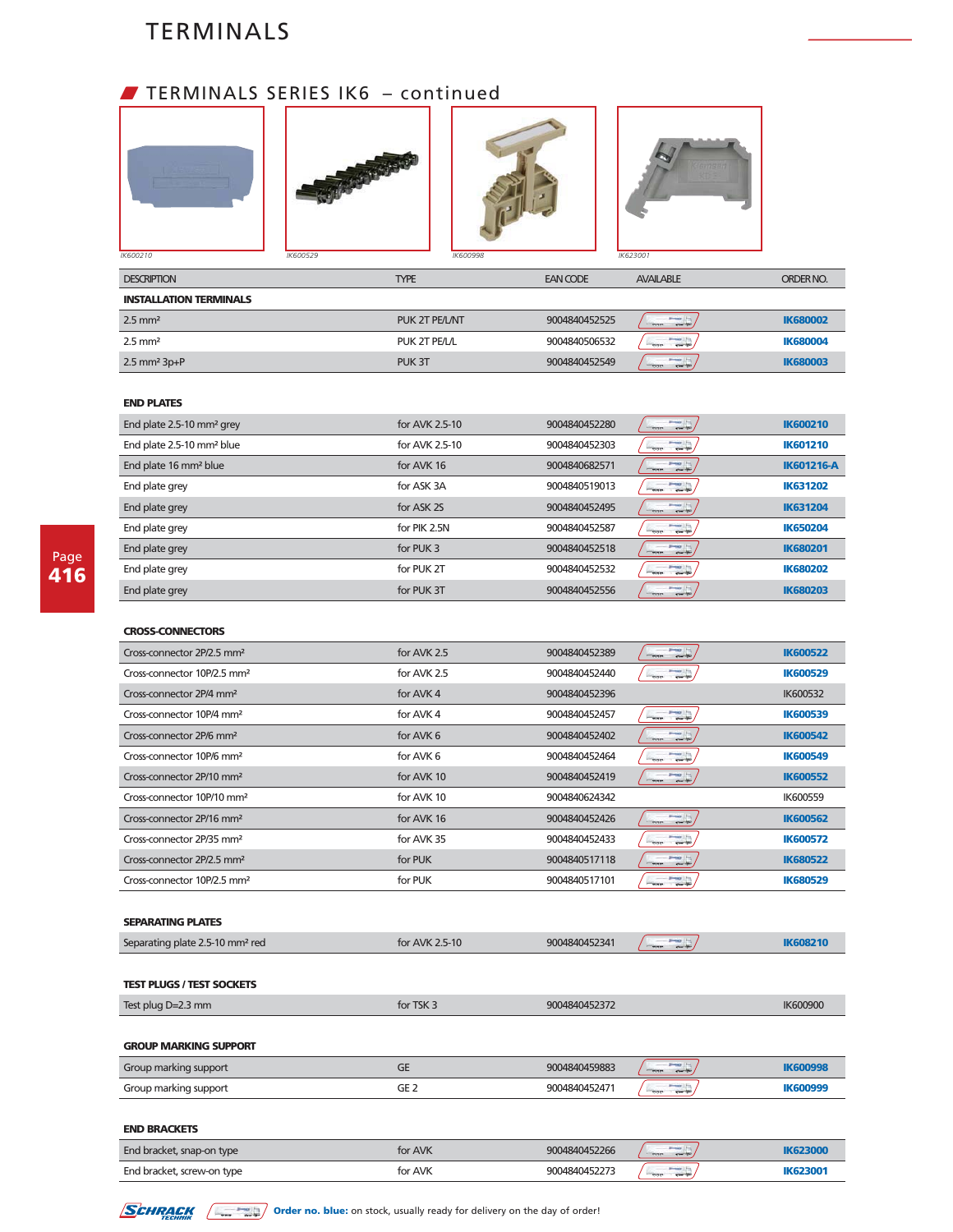## SPRING-CLAMP TERMINALS SERIES IK6



| <b>DESCRIPTION</b>              | <b>TYPE</b>    | <b>EAN CODE</b> | <b>AVAILABLE</b>                         | ORDER NO.       |
|---------------------------------|----------------|-----------------|------------------------------------------|-----------------|
| SPRING-CLAMP TERMINALS YBK GREY |                |                 |                                          |                 |
| $2.5$ mm <sup>2</sup>           | <b>YBK 2.5</b> | 9004840465457   | $-999$<br>$O = 0$                        | <b>IK610002</b> |
| $4 \text{ mm}^2$                | YBK4           | 9004840465525   | $rac{1}{2}$<br>$-900$<br>$7 - 7$         | <b>IK610004</b> |
| $6 \text{ mm}^2$                | YBK 6          | 9004840465532   | <b>SHOWER</b><br>$-999$<br>$O = 10$      | <b>IK610006</b> |
| $10 \text{ mm}^2$               | <b>YBK 10</b>  | 9004840465549   | <b>Prestor Life</b><br>$O = 0$<br>$-999$ | <b>IK610010</b> |

### **SPRING-CLAMP TERMINALS YBK BLUE**

| $2.5$ mm <sup>2</sup> | <b>YBK 2.5</b>   | 9004840465556 | <b><i><u>Property</u></i></b><br>$\frac{1}{2}$<br>$O = 0$ | <b>IK611002</b> |
|-----------------------|------------------|---------------|-----------------------------------------------------------|-----------------|
| $4 \text{ mm}^2$      | YBK <sub>4</sub> | 9004840466904 | <b><i><u>Present</u></i></b><br>$0 - 0$<br>$-$ 335        | <b>IK611004</b> |
| $6 \text{ mm}^2$      | YBK <sub>6</sub> | 9004840465563 | <b>Bineston</b><br>$\frac{1}{2}$<br>$O = 0$               | <b>IK611006</b> |
| $10 \text{ mm}^2$     | <b>YBK 10</b>    | 9004840465570 | <b>Bluesed</b><br>$O = 10$<br>$-999$                      | <b>IK611010</b> |

### **PE SPRING-CLAMP TERMINALS YBK**

| $2.5$ mm <sup>2</sup>                              | <b>YBK 2.5T</b> | 9004840465587 | <b>Jimmer</b><br>$0 - 0$<br>$-900$   | <b>IK632002</b> |
|----------------------------------------------------|-----------------|---------------|--------------------------------------|-----------------|
| $4 \, \text{mm}^2$                                 | YBK 4T          | 9004840465594 | <b>SHOWLER</b><br>$O = 0$<br>ਰਹਰ     | <b>IK632004</b> |
| $6 \text{ mm}^2$                                   | YBK 6T          | 9004840465778 | <b>Sheeper</b><br>$-000$<br>$O = 0$  | <b>IK632006</b> |
| $10 \text{ mm}^2$                                  | <b>YBK 10T</b>  | 9004840465785 | <b>Birming</b><br>$O = 0$<br>ਰਰਰ     | <b>IK632010</b> |
| PE multi-spring-clamp terminal 2.5 mm <sup>2</sup> | <b>YBK 2.5E</b> | 9004840556179 | <b>Jimacr</b><br>$-$ 999.<br>$O = 1$ | <b>IK690013</b> |
| PE multi-spring-clamp terminal 2.5 mm <sup>2</sup> | <b>YBK 2.5C</b> | 9004840556162 |                                      | IK690014        |

#### **SPRING-CLAMP TWO-LEVEL TERMINALS**

| $2.5$ mm <sup>2</sup>       | <b>YBK 2.5-2F</b> | 9004840465952 | $\cdots$<br>$-$ 333<br>$O = 0$      | <b>IK660002</b> |
|-----------------------------|-------------------|---------------|-------------------------------------|-----------------|
| 4 mm <sup>2</sup> green     | <b>YBK 4-2F</b>   | 9004840465969 | $ -$<br>$0 - 0$<br>$-999$           | <b>IK660004</b> |
| Multi-spring-clamp terminal | <b>YBK 2.5-3F</b> | 9004840556216 | <b>SHOWER</b><br>$-999$<br>$O = 10$ | <b>IK690001</b> |

#### **SPRING-CLAMP THREE-LEVEL TERMINALS**

| $2.5$ mm <sup>2</sup> L/N                          | $-2FT$<br>YBK | 9004840465990 | $-000 -$<br>$-0$                         |  |
|----------------------------------------------------|---------------|---------------|------------------------------------------|--|
| $2.5$ mm <sup>2</sup><br>DE<br><b>__, . _</b><br>. | -3FT<br>YBK   | 9004840624694 | ____<br>$\frac{1}{2}$<br><b>Count Of</b> |  |

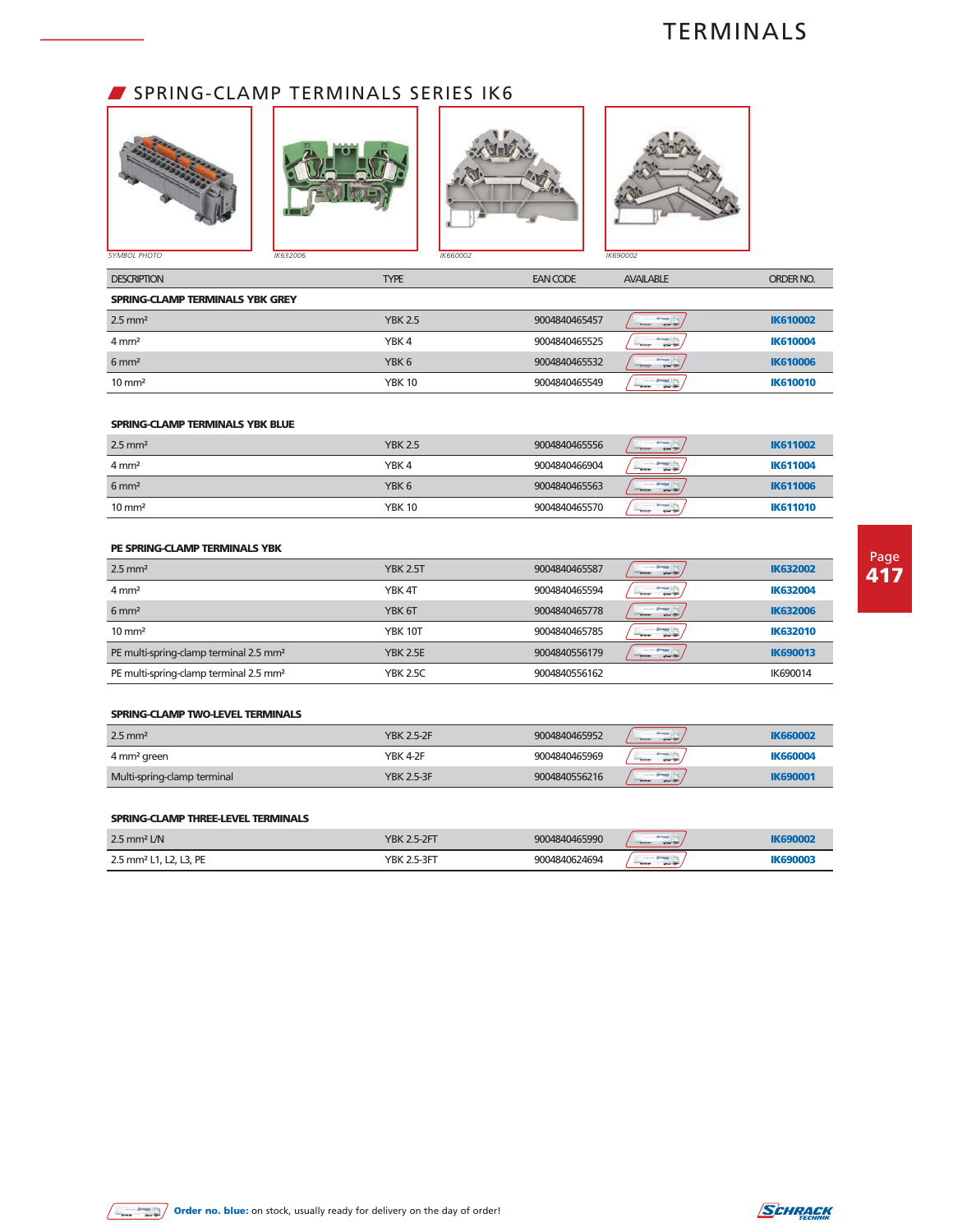### W SPRING-CLAMP TERMINALS SERIES IK6 – continued







| <b>DESCRIPTION</b>        | <b>TYPE</b>  | <b>EAN CODE</b> | <b>AVAILABLE</b>                             | ORDER NO.       |
|---------------------------|--------------|-----------------|----------------------------------------------|-----------------|
| <b>END PLATES</b>         |              |                 |                                              |                 |
| 2.5 mm <sup>2</sup> grey  | for YBK 2.5  | 9004840465792   | $\overline{\phantom{a}}$<br>$\frac{1}{1000}$ | <b>IK610202</b> |
| 4 mm <sup>2</sup> grey    | for YBK 4    | 9004840465808   | Prest 17th<br>000<br>$-$                     | <b>IK610204</b> |
| 6 mm <sup>2</sup> grey    | for YBK 6    | 9004840465815   | $\overline{\phantom{a}}$<br>$\frac{1}{1000}$ | <b>IK610206</b> |
| 10 mm <sup>2</sup> grey   | for YBK 10   | 9004840465822   |                                              | IK610210        |
| 2.5 mm <sup>2</sup> blue  | for YBK 2.5  | 9004840465839   | $\frac{1}{\sqrt{2}}$<br>$\frac{1}{1000}$     | <b>IK611202</b> |
| 4 mm <sup>2</sup> blue    | for YBK 4    | 9004840465846   | $\equiv$<br>$\sigma$                         | <b>IK611204</b> |
| 2.5 mm <sup>2</sup> green | for YBK 2.5T | 9004840465877   | $\equiv$<br>$\frac{1}{1000}$                 | <b>IK632202</b> |
| 4 mm <sup>2</sup> green   | for YBK 4T   | 9004840465884   | $\equiv$<br>$\frac{1}{1000}$                 | <b>IK632204</b> |
| 6 mm <sup>2</sup> green   | for YBK 6T   | 9004840465891   | <b>Print</b> Int<br>$-1$<br>$\frac{1}{1000}$ | <b>IK632206</b> |
| 10 mm <sup>2</sup> green  | for YBK 10T  | 9004840465907   |                                              | IK632210        |
| For IK660004              | for YBK      | 9004840465983   | $\frac{1}{\sqrt{2}}$<br>$-$ 000              | <b>IK660204</b> |
| For IK690001              | for YBK      | 9004840622812   |                                              | IK690201        |
| For IK690002              | for YBK      | 9004840466003   | $\overline{\phantom{a}}$<br>$-$ 000          | <b>IK690202</b> |
| For IK690003              | for YBK      | 9004840624700   |                                              | IK690203        |
|                           |              |                 |                                              |                 |

### **CROSS-CONNECTORS**

| $2P/2.5$ mm <sup>2</sup>  | for YBK | 9004840465914 | <b>Streets</b><br>$-$ 000<br>$-7$                  | <b>IK610522</b> |
|---------------------------|---------|---------------|----------------------------------------------------|-----------------|
| $10P/2.5$ mm <sup>2</sup> | for YBK | 9004840465921 | <b>Streets</b><br>$O = 1$<br>$-\sigma\sigma\sigma$ | <b>IK610529</b> |
| $2P/4$ mm <sup>2</sup>    | for YBK | 9004840465938 | <b>STATISTICS</b><br>$\equiv$ 000<br>$-7$          | <b>IK610532</b> |
| 10P/4 mm <sup>2</sup>     | for YBK | 9004840465945 | $q = \frac{1}{2}$<br>$-000$                        | <b>IK610539</b> |

#### **GROUP MARKING SUPPORT**

| Group marking support | for GE   | 9004840459883 | <b>SHOW:</b><br>$-\sigma\sigma\sigma$<br>$O = 0$ | <b>IK600998</b> |
|-----------------------|----------|---------------|--------------------------------------------------|-----------------|
| Group marking support | for GE 2 | 9004840452471 | $-7$<br>$-$ 000                                  | <b>IK600999</b> |
|                       |          |               |                                                  |                 |
| <b>END BRACKETS</b>   |          |               |                                                  |                 |

# End bracket spring-clamp terminal **interval of the COVIDER STATE 19004840466010 IK623002 IK623002**

| 08:26<br>m۸<br>۰<br>SCHRAC<br><b>MAX MUSTERMANN</b><br>By Store: Wien |  |
|-----------------------------------------------------------------------|--|
|                                                                       |  |
|                                                                       |  |
|                                                                       |  |
|                                                                       |  |
|                                                                       |  |

## **I KNOW WHERE TO FIND IT!**

### WITH THE SCHRACK TECHNIK LiVE-PHONE APP

- Access technical product information at any time and from everywhere
- See availability and price immediately
- Order desired products easily

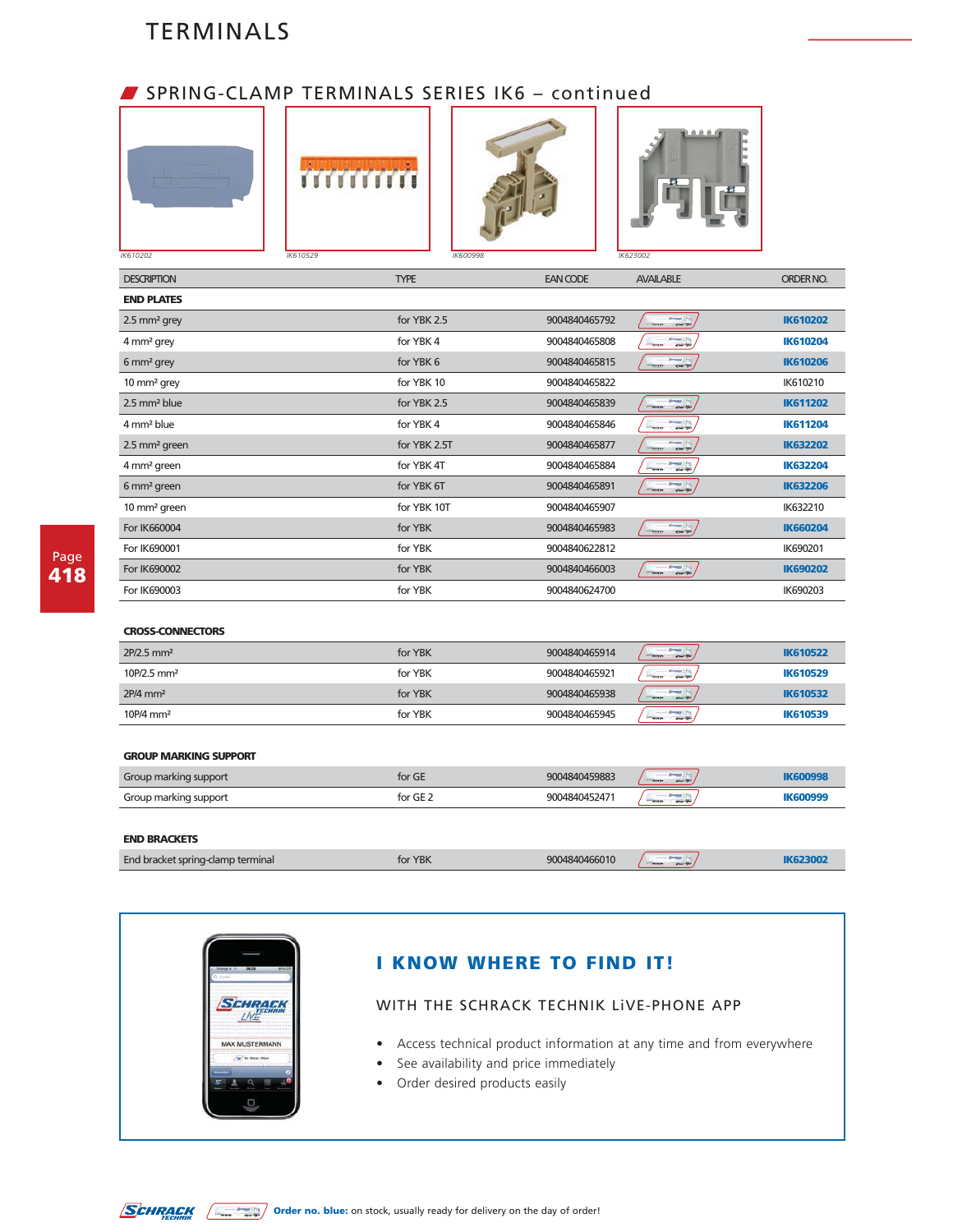## **MARKING TAGS SERIES IK6**

| 1 2 3 4 5 6 7 8 9 10<br>11 12 13 14 15 16 17 18 19 20<br>21 22 23 24 25 26 27 28 29 30<br>34 35 36 37 38 39 40<br>$\qquad \qquad$<br>41 42 43 44 45 46 47 48 49 50<br>5 mm.<br>5 mm.<br>K697040 | $1$ $2$ $3$ $4$ $5$ $6$ $7$ $8$ $9$ $10$<br>2 3 4 5 6 7 8 9 10<br>$1$ , 2, 3, 4, 5, 6, 7, 8, 9, 10<br>IK697020 | 2<br>3<br>_____<br>5<br>6<br>---<br>8<br>9<br>10<br>IK697201 | IK697910 |
|-------------------------------------------------------------------------------------------------------------------------------------------------------------------------------------------------|----------------------------------------------------------------------------------------------------------------|--------------------------------------------------------------|----------|
|                                                                                                                                                                                                 |                                                                                                                |                                                              |          |

| <b>DESCRIPTION</b>                        | <b>EAN CODE</b> | <b>AVAILABLE</b>                             | ORDER NO.       |
|-------------------------------------------|-----------------|----------------------------------------------|-----------------|
| <b>DEKAFIX - HORIZONTAL LABELLING DY5</b> |                 |                                              |                 |
| DEKAFIX DY5 1 (50 characters)             | 9004840452853   | $-$<br>$-$ 333                               | <b>IK697001</b> |
| DEKAFIX DY5 2 (50 characters)             | 9004840452860   | $\overline{\phantom{a}}$<br>$-$              | <b>IK697002</b> |
| DEKAFIX DY5 3 (50 characters)             | 9004840452877   | $\frac{1}{\sqrt{2}}$<br>$\frac{1}{1000}$     | <b>IK697003</b> |
| DEKAFIX DY5 1-10 (50 characters)          | 9004840452624   | ≂.<br>$-$ 335                                | <b>IK697020</b> |
| DEKAFIX DY5 11-20 (50 characters)         | 9004840452631   | <b>Property</b> (Fig.<br>$0 - 0$<br>$\sigma$ | <b>IK697021</b> |
| DEKAFIX DY5 21-30 (50 characters)         | 9004840452648   | $\sim$<br>000                                | <b>IK697022</b> |
| DEKAFIX DY5 31-40 (50 characters)         | 9004840452655   | $-0$<br>$\sigma$                             | <b>IK697023</b> |
| DEKAFIX DY5 41-50 (50 characters)         | 9004840452662   | $\overline{\phantom{a}}$<br>$-$ 335          | <b>IK697024</b> |
| DEKAFIX DY5 1-50 (50 characters)          | 9004840452679   | $\frac{1}{\sqrt{2}}$<br>$\sigma$             | <b>IK697040</b> |
| DEKAFIX DY5 51-100 (50 characters)        | 9004840452686   | $\sim$<br>$\frac{1}{2}$                      | <b>IK697041</b> |
| DEKAFIX DY5 101-150 (50 characters)       | 9004840452693   | $0 - 0$<br>$-900$                            | <b>IK697042</b> |
| DEKAFIX DY5 151-200 (50 characters)       | 9004840452709   | $\overline{\phantom{a}}$<br>$\frac{1}{2}$    | <b>IK697043</b> |
| DEKAFIX DY5 201-250 (50 characters)       | 9004840452716   | $-1$<br>$-900$                               | <b>IK697044</b> |
| DEKAFIX DY5 251-300 (50 characters)       | 9004840452723   |                                              | IK697045        |
| DEKAFIX DY5 301-350 (50 characters)       | 9004840452730   |                                              | IK697046        |
| DEKAFIX DY5 351-400 (50 characters)       | 9004840588774   |                                              | IK697047        |
| DEKAFIX DY5 401-450 (50 characters)       | 9004840588767   |                                              | IK697048        |
| DEKAFIX DY5 451-500 (50 characters)       | 9004840588750   |                                              | IK697049        |

#### **DEKAFIX – HORIZONTAL LABELLING SYMBOLS DY5**

| DEKAFIX DY5 L1 (50 characters) | 9004840452754 | <b>SHOWER</b><br>$O = 10$<br>$-900$              | <b>IK697090</b> |
|--------------------------------|---------------|--------------------------------------------------|-----------------|
| DEKAFIX DY5 L2 (50 characters) | 9004840452761 | <b>Present</b><br>$-$ 0 $-$ 0 $+$<br>000         | <b>IK697091</b> |
| DEKAFIX DY5 L3 (50 characters) | 9004840452778 | <b>SHOWER</b><br>$O = 0$<br>$-999$               | <b>IK697092</b> |
| DEKAFIX DY5 N (50 characters)  | 9004840561333 | <b>SHOW: 15</b><br><b>COMPOS</b><br>$-900$       | <b>IK697093</b> |
| DEKAFIX DY5 PE (50 characters) | 9004840561340 | <b>SHOW:</b><br>$O = 0$<br>$-$ aaa               | <b>IK697094</b> |
| DEKAFIX DY5 + (50 characters)  | 9004840561319 | <b>Sheeps 11</b><br><b>Company</b><br>000        | <b>IK697085</b> |
| DEKAFIX DY5 - (50 characters)  | 9004840561326 | <b>Prestor Links</b><br>$\frac{1}{2}$<br>$O = 0$ | <b>IK697086</b> |
| DEKAFIX DY5 X (50 characters)  | 9004840452747 | <b>Sheeps In</b><br>$Q = \overline{Q}$<br>000    | <b>IK697083</b> |